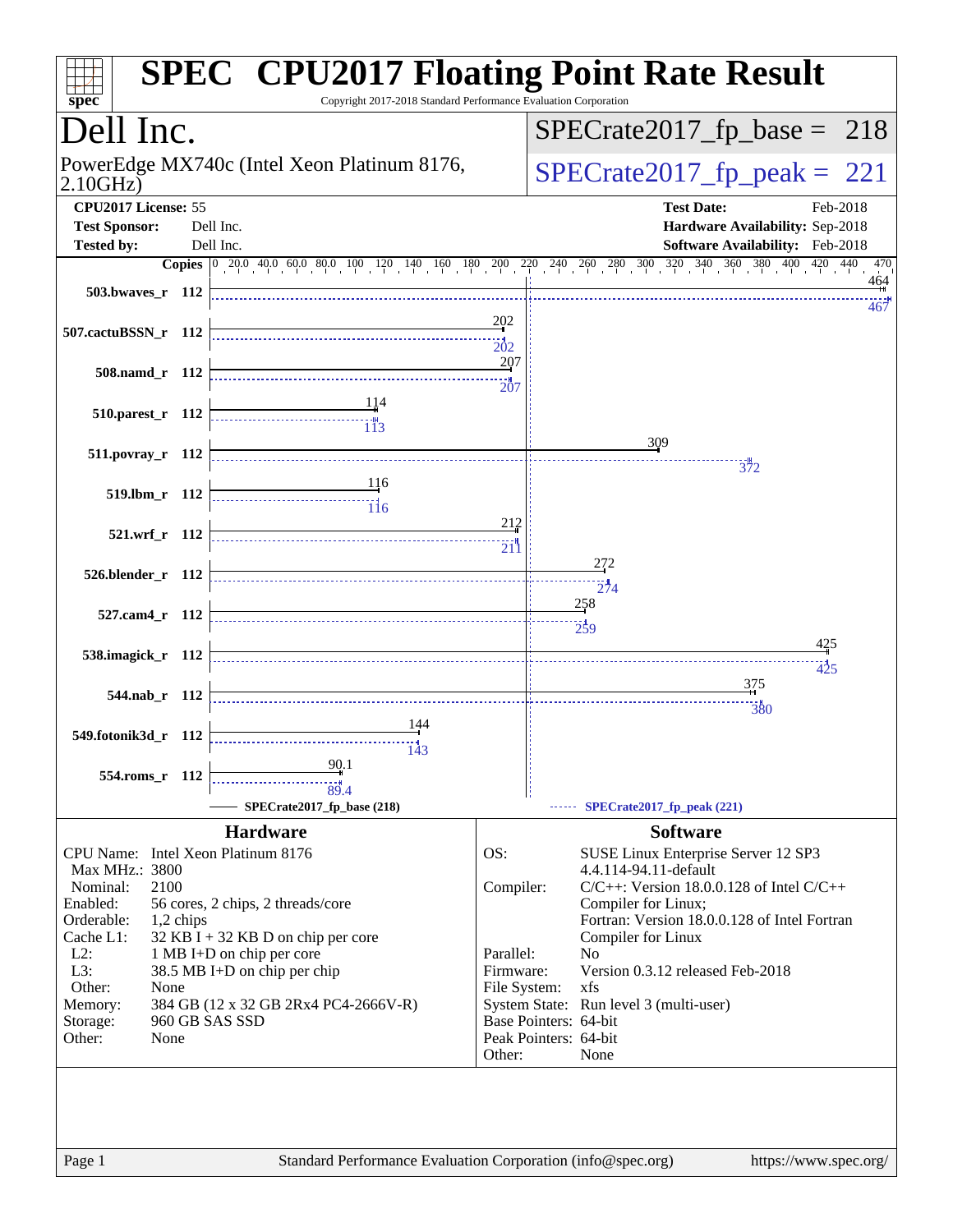

Copyright 2017-2018 Standard Performance Evaluation Corporation

### Dell Inc.

2.10GHz) PowerEdge MX740c (Intel Xeon Platinum 8176,  $\vert$ [SPECrate2017\\_fp\\_peak =](http://www.spec.org/auto/cpu2017/Docs/result-fields.html#SPECrate2017fppeak) 221

 $SPECTate2017_fp\_base = 218$ 

**[CPU2017 License:](http://www.spec.org/auto/cpu2017/Docs/result-fields.html#CPU2017License)** 55 **[Test Date:](http://www.spec.org/auto/cpu2017/Docs/result-fields.html#TestDate)** Feb-2018 **[Test Sponsor:](http://www.spec.org/auto/cpu2017/Docs/result-fields.html#TestSponsor)** Dell Inc. **[Hardware Availability:](http://www.spec.org/auto/cpu2017/Docs/result-fields.html#HardwareAvailability)** Sep-2018

**[Tested by:](http://www.spec.org/auto/cpu2017/Docs/result-fields.html#Testedby)** Dell Inc. **[Software Availability:](http://www.spec.org/auto/cpu2017/Docs/result-fields.html#SoftwareAvailability)** Feb-2018

#### **[Results Table](http://www.spec.org/auto/cpu2017/Docs/result-fields.html#ResultsTable)**

|                          | <b>Base</b>   |                |       |                |       |                | <b>Peak</b> |               |                |              |                |              |                |              |
|--------------------------|---------------|----------------|-------|----------------|-------|----------------|-------------|---------------|----------------|--------------|----------------|--------------|----------------|--------------|
| <b>Benchmark</b>         | <b>Copies</b> | <b>Seconds</b> | Ratio | <b>Seconds</b> | Ratio | <b>Seconds</b> | Ratio       | <b>Copies</b> | <b>Seconds</b> | <b>Ratio</b> | <b>Seconds</b> | <b>Ratio</b> | <b>Seconds</b> | <b>Ratio</b> |
| 503.bwayes r             | 112           | 2436           | 461   | 2421           | 464   | 2416           | 465         | 112           | 2408           | 466          | 2404           | 467          | 2396           | 469          |
| 507.cactuBSSN r          | 112           | 705            | 201   | 702            | 202   | 701            | 202         | 112           | 701            | 202          | 700            | 202          | 700            | 203          |
| $508$ .namd $r$          | 112           | 515            | 207   | 514            | 207   | 514            | 207         | 112           | 513            | 208          | 514            | 207          | 517            | 206          |
| 510.parest_r             | 112           | 2560           | 114   | 2591           | 113   | 2545           | 115         | 112           | 2543           | 115          | 2584           | 113          | 2602           | 113          |
| 511.povray_r             | 112           | 848            | 308   | 846            | 309   | 847            | 309         | 112           | 702            | 373          | 704            | 372          | 707            | 370          |
| 519.1bm r                | 112           | 1015           | 116   | 1019           | 116   | 1019           | 116         | 112           | 1019           | 116          | 1017           | 116          | 1019           | <b>116</b>   |
| $521$ .wrf r             | 112           | 1183           | 212   | 1185           | 212   | 1192           | 210         | 112           | 1182           | 212          | 1186           | 211          | 1195           | 210          |
| 526.blender r            | 112           | 628            | 272   | 628            | 272   | 628            | 272         | 112           | 621            | 275          | 623            | 274          | 623            | 274          |
| 527.cam4 r               | 112           | 758            | 258   | 758            | 258   | 760            | 258         | 112           | 757            | 259          | 757            | 259          | 756            | 259          |
| 538.imagick_r            | 112           | 655            | 425   | 656            | 425   | 656            | 424         | 112           | 656            | 425          | 656            | 425          | 656            | 424          |
| $544$ .nab_r             | 112           | 503            | 375   | 502            | 375   | 507            | 372         | 112           | 496            | 380          | 496            | 380          | 497            | 379          |
| 549.fotonik3d r          | 112           | 3030           | 144   | 3029           | 144   | 3042           | 143         | 112           | 3048           | 143          | 3049           | 143          | 3044           | 143          |
| $554$ .roms $r$          | 112           | 1960           | 90.8  | 1974           | 90.1  | 1987           | 89.6        | 112           | <b>1990</b>    | 89.4         | 1990           | 89.4         | 1968           | 90.5         |
| $SPECrate2017$ fp base = |               |                | 218   |                |       |                |             |               |                |              |                |              |                |              |

**[SPECrate2017\\_fp\\_peak =](http://www.spec.org/auto/cpu2017/Docs/result-fields.html#SPECrate2017fppeak) 221**

Results appear in the [order in which they were run.](http://www.spec.org/auto/cpu2017/Docs/result-fields.html#RunOrder) Bold underlined text [indicates a median measurement.](http://www.spec.org/auto/cpu2017/Docs/result-fields.html#Median)

#### **[Submit Notes](http://www.spec.org/auto/cpu2017/Docs/result-fields.html#SubmitNotes)**

 The numactl mechanism was used to bind copies to processors. The config file option 'submit' was used to generate numactl commands to bind each copy to a specific processor. For details, please see the config file.

#### **[Operating System Notes](http://www.spec.org/auto/cpu2017/Docs/result-fields.html#OperatingSystemNotes)**

Stack size set to unlimited using "ulimit -s unlimited"

#### **[General Notes](http://www.spec.org/auto/cpu2017/Docs/result-fields.html#GeneralNotes)**

Environment variables set by runcpu before the start of the run: LD\_LIBRARY\_PATH = "/root/cpu2017/lib/ia32:/root/cpu2017/lib/intel64:/root/cpu2017/je5.0.1-32:/root/cpu2017/je5.0.1-64"

 Binaries compiled on a system with 1x Intel Core i7-4790 CPU + 32GB RAM memory using Redhat Enterprise Linux 7.4 Yes: The test sponsor attests, as of date of publication, that CVE-2017-5754 (Meltdown) is mitigated in the system as tested and documented. Yes: The test sponsor attests, as of date of publication, that CVE-2017-5753 (Spectre variant 1) is mitigated in the system as tested and documented. Yes: The test sponsor attests, as of date of publication, that CVE-2017-5715 (Spectre variant 2) is mitigated in the system as tested and documented. Filesystem page cache synced and cleared with: sync; echo 3> /proc/sys/vm/drop\_caches

**(Continued on next page)**

| Page 2 | Standard Performance Evaluation Corporation (info@spec.org) | https://www.spec.org/ |
|--------|-------------------------------------------------------------|-----------------------|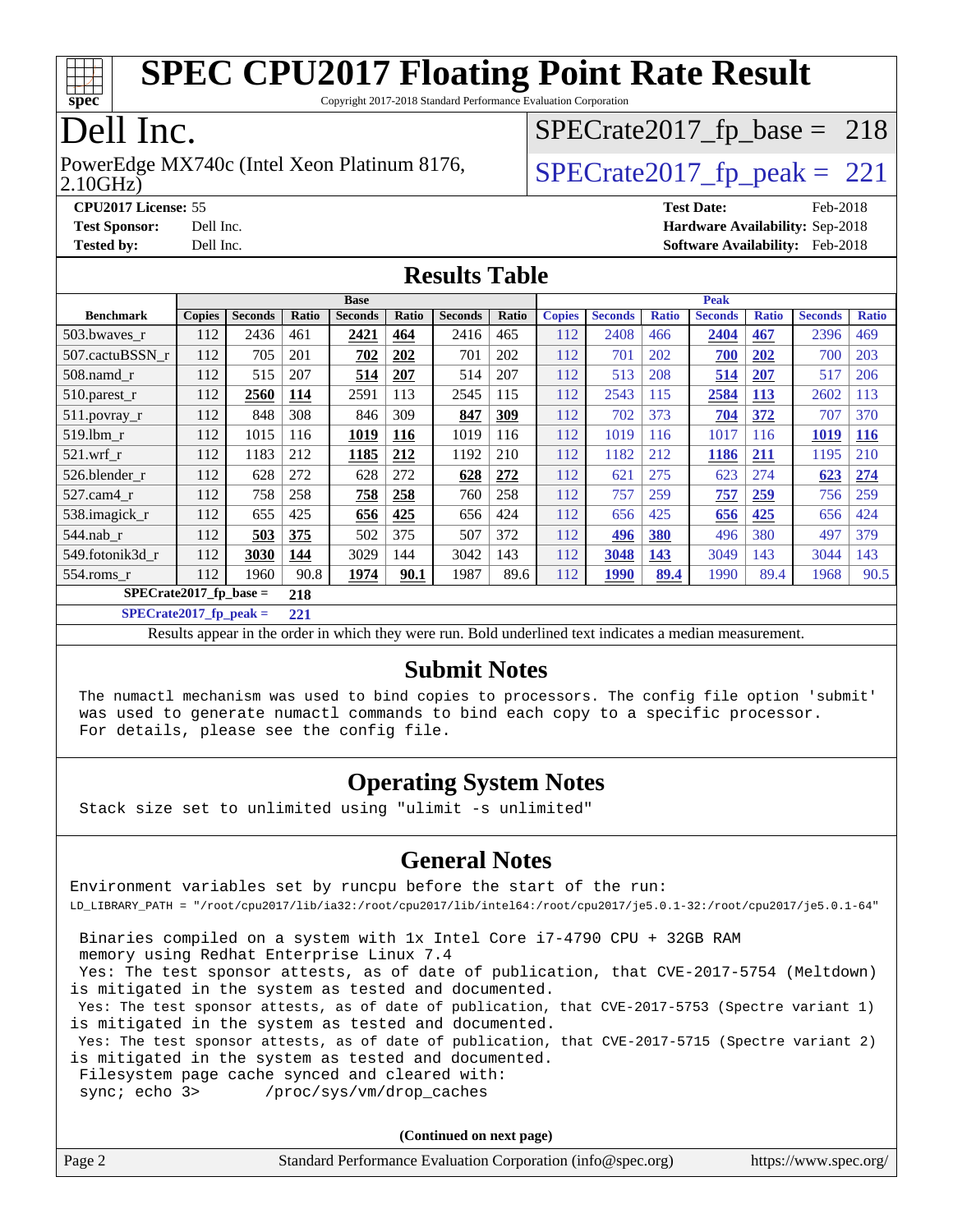

Copyright 2017-2018 Standard Performance Evaluation Corporation

### Dell Inc.

2.10GHz) PowerEdge MX740c (Intel Xeon Platinum 8176,  $\vert$  [SPECrate2017\\_fp\\_peak =](http://www.spec.org/auto/cpu2017/Docs/result-fields.html#SPECrate2017fppeak) 221

 $SPECTate2017_fp\_base = 218$ 

**[CPU2017 License:](http://www.spec.org/auto/cpu2017/Docs/result-fields.html#CPU2017License)** 55 **[Test Date:](http://www.spec.org/auto/cpu2017/Docs/result-fields.html#TestDate)** Feb-2018 **[Test Sponsor:](http://www.spec.org/auto/cpu2017/Docs/result-fields.html#TestSponsor)** Dell Inc. **[Hardware Availability:](http://www.spec.org/auto/cpu2017/Docs/result-fields.html#HardwareAvailability)** Sep-2018 **[Tested by:](http://www.spec.org/auto/cpu2017/Docs/result-fields.html#Testedby)** Dell Inc. **[Software Availability:](http://www.spec.org/auto/cpu2017/Docs/result-fields.html#SoftwareAvailability)** Feb-2018

#### **[General Notes \(Continued\)](http://www.spec.org/auto/cpu2017/Docs/result-fields.html#GeneralNotes)**

 runcpu command invoked through numactl i.e.: numactl --interleave=all runcpu <etc>

#### **[Platform Notes](http://www.spec.org/auto/cpu2017/Docs/result-fields.html#PlatformNotes)**

Page 3 Standard Performance Evaluation Corporation [\(info@spec.org\)](mailto:info@spec.org) <https://www.spec.org/> BIOS settings: Sub NUMA Cluster Disabled Virtualization Technology Disabled System Profile set to Custom CPU Performance set to Maximum Performance C States set to Autonomous C1EE Disabled Uncore Frequency set to Dynamic Energy Efficiency Policy set to Performance Memory Patrol Scrub Disabled Logical Processor Enabled CPU Interconnect Bus Link Power Management Disabled PCI ASPM L1 Link Power Management Disabled Sysinfo program /root/cpu2017/bin/sysinfo Rev: r5797 of 2017-06-14 96c45e4568ad54c135fd618bcc091c0f running on linux-5y3r Fri Feb 9 07:19:25 2018 SUT (System Under Test) info as seen by some common utilities. For more information on this section, see <https://www.spec.org/cpu2017/Docs/config.html#sysinfo> From /proc/cpuinfo model name : Intel(R) Xeon(R) Platinum 8176 CPU @ 2.10GHz 2 "physical id"s (chips) 112 "processors" cores, siblings (Caution: counting these is hw and system dependent. The following excerpts from /proc/cpuinfo might not be reliable. Use with caution.) cpu cores : 28 siblings : 56 physical 0: cores 0 1 2 3 4 5 6 8 9 10 11 12 13 14 16 17 18 19 20 21 22 24 25 26 27 28 29 30 physical 1: cores 0 1 2 3 4 5 6 8 9 10 11 12 13 14 16 17 18 19 20 21 22 24 25 26 27 28 29 30 From lscpu: Architecture: x86\_64 CPU op-mode(s): 32-bit, 64-bit Byte Order: Little Endian CPU(s): 112 On-line CPU(s) list: 0-111 Thread(s) per core: 2 **(Continued on next page)**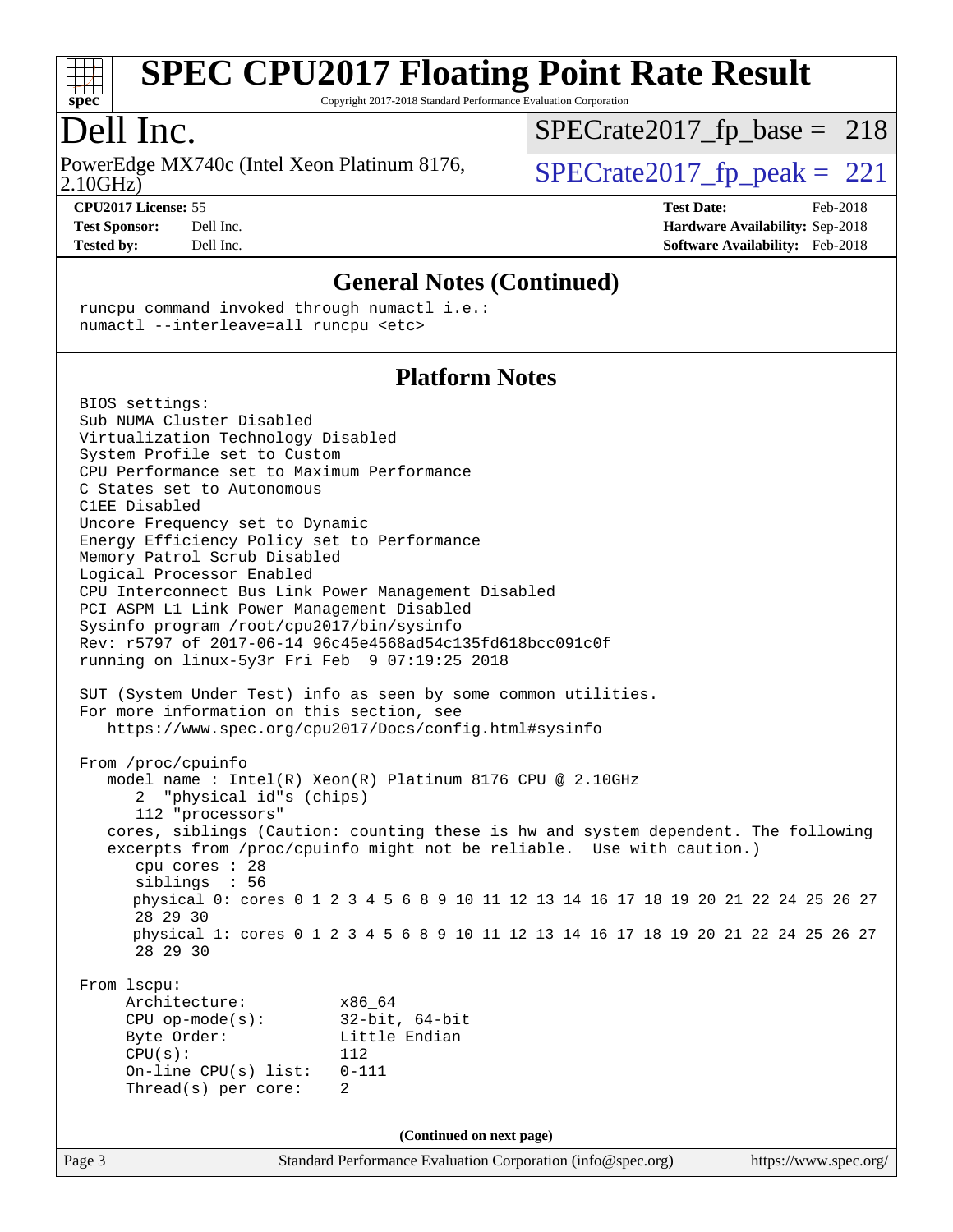

Copyright 2017-2018 Standard Performance Evaluation Corporation

### Dell Inc.

2.10GHz) PowerEdge MX740c (Intel Xeon Platinum 8176,  $\overline{SPECrate2017\_fp\_peak} = 221$ 

 $SPECTate2017_fp\_base = 218$ 

**[CPU2017 License:](http://www.spec.org/auto/cpu2017/Docs/result-fields.html#CPU2017License)** 55 **[Test Date:](http://www.spec.org/auto/cpu2017/Docs/result-fields.html#TestDate)** Feb-2018 **[Test Sponsor:](http://www.spec.org/auto/cpu2017/Docs/result-fields.html#TestSponsor)** Dell Inc. **[Hardware Availability:](http://www.spec.org/auto/cpu2017/Docs/result-fields.html#HardwareAvailability)** Sep-2018 **[Tested by:](http://www.spec.org/auto/cpu2017/Docs/result-fields.html#Testedby)** Dell Inc. **[Software Availability:](http://www.spec.org/auto/cpu2017/Docs/result-fields.html#SoftwareAvailability)** Feb-2018

#### **[Platform Notes \(Continued\)](http://www.spec.org/auto/cpu2017/Docs/result-fields.html#PlatformNotes)**

| $Core(s)$ per socket:                                                                | 28                                                                                                                |  |  |  |  |
|--------------------------------------------------------------------------------------|-------------------------------------------------------------------------------------------------------------------|--|--|--|--|
| Socket(s):                                                                           | $\overline{a}$                                                                                                    |  |  |  |  |
| NUMA $node(s)$ :                                                                     | 2                                                                                                                 |  |  |  |  |
| Vendor ID:                                                                           | GenuineIntel                                                                                                      |  |  |  |  |
| CPU family:                                                                          | 6                                                                                                                 |  |  |  |  |
| Model:                                                                               | 85                                                                                                                |  |  |  |  |
| Model name:                                                                          | $Intel(R) Xeon(R) Platinum 8176 CPU @ 2.10GHz$                                                                    |  |  |  |  |
| Stepping:                                                                            | 4                                                                                                                 |  |  |  |  |
| CPU MHz:                                                                             | 2095.168                                                                                                          |  |  |  |  |
| BogoMIPS:                                                                            | 4190.33                                                                                                           |  |  |  |  |
| Virtualization:                                                                      | $VT - x$                                                                                                          |  |  |  |  |
| L1d cache:                                                                           | 32K                                                                                                               |  |  |  |  |
| Lli cache:                                                                           | 32K                                                                                                               |  |  |  |  |
| $L2$ cache:                                                                          | 1024K                                                                                                             |  |  |  |  |
| L3 cache:                                                                            | 39424K                                                                                                            |  |  |  |  |
| NUMA node0 CPU(s):                                                                   |                                                                                                                   |  |  |  |  |
|                                                                                      | 0, 2, 4, 6, 8, 10, 12, 14, 16, 18, 20, 22, 24, 26, 28, 30, 32, 34, 36, 38, 40, 42, 44, 46, 48, 50, 52, 54, 56, 58 |  |  |  |  |
| NUMA nodel CPU(s):                                                                   | ,60,62,64,66,68,70,72,74,76,78,80,82,84,86,88,90,92,94,96,98,100,102,104,106,108,110                              |  |  |  |  |
|                                                                                      | 1, 3, 5, 7, 9, 11, 13, 15, 17, 19, 21, 23, 25, 27, 29, 31, 33, 35, 37, 39, 41, 43, 45, 47, 49, 51, 53, 55, 57, 59 |  |  |  |  |
|                                                                                      | , 61, 63, 65, 67, 69, 71, 73, 75, 77, 79, 81, 83, 85, 87, 89, 91, 93, 95, 97, 99, 101, 103, 105, 107, 109, 111    |  |  |  |  |
| Flaqs:                                                                               | fpu vme de pse tsc msr pae mce cx8 apic sep mtrr pge mca cmov                                                     |  |  |  |  |
|                                                                                      | pat pse36 clflush dts acpi mmx fxsr sse sse2 ss ht tm pbe syscall nx pdpelgb rdtscp                               |  |  |  |  |
|                                                                                      | lm constant_tsc art arch_perfmon pebs bts rep_good nopl xtopology nonstop_tsc                                     |  |  |  |  |
|                                                                                      | aperfmperf eagerfpu pni pclmulqdq dtes64 monitor ds_cpl vmx smx est tm2 ssse3 sdbg                                |  |  |  |  |
| fma cx16 xtpr pdcm pcid dca sse4_1 sse4_2 x2apic movbe popcnt tsc_deadline_timer aes |                                                                                                                   |  |  |  |  |
| xsave avx f16c rdrand lahf_lm abm 3dnowprefetch ida arat epb invpcid_single pln pts  |                                                                                                                   |  |  |  |  |
| dtherm intel_pt rsb_ctxsw spec_ctrl retpoline kaiser tpr_shadow vnmi flexpriority    |                                                                                                                   |  |  |  |  |
| ept vpid fsgsbase tsc_adjust bmil hle avx2 smep bmi2 erms invpcid rtm cqm mpx        |                                                                                                                   |  |  |  |  |
|                                                                                      | avx512f avx512dq rdseed adx smap clflushopt clwb avx512cd avx512bw avx512vl xsaveopt                              |  |  |  |  |
|                                                                                      | xsavec xgetbv1 cqm_llc cqm_occup_llc pku ospke                                                                    |  |  |  |  |
|                                                                                      |                                                                                                                   |  |  |  |  |
| /proc/cpuinfo cache data                                                             |                                                                                                                   |  |  |  |  |
| cache size : 39424 KB                                                                |                                                                                                                   |  |  |  |  |
|                                                                                      |                                                                                                                   |  |  |  |  |
|                                                                                      | From numactl --hardware WARNING: a numactl 'node' might or might not correspond to a                              |  |  |  |  |
| physical chip.                                                                       |                                                                                                                   |  |  |  |  |
| $available: 2 nodes (0-1)$                                                           |                                                                                                                   |  |  |  |  |
|                                                                                      | node 0 cpus: 0 2 4 6 8 10 12 14 16 18 20 22 24 26 28 30 32 34 36 38 40 42 44 46 48 50                             |  |  |  |  |
|                                                                                      | 52 54 56 58 60 62 64 66 68 70 72 74 76 78 80 82 84 86 88 90 92 94 96 98 100 102 104 106                           |  |  |  |  |
| 108 110                                                                              |                                                                                                                   |  |  |  |  |
| node 0 size: 192116 MB                                                               |                                                                                                                   |  |  |  |  |
| node 0 free: 191427 MB                                                               |                                                                                                                   |  |  |  |  |
|                                                                                      | node 1 cpus: 1 3 5 7 9 11 13 15 17 19 21 23 25 27 29 31 33 35 37 39 41 43 45 47 49 51                             |  |  |  |  |
|                                                                                      | 53 55 57 59 61 63 65 67 69 71 73 75 77 79 81 83 85 87 89 91 93 95 97 99 101 103 105 107                           |  |  |  |  |
| 109 111                                                                              |                                                                                                                   |  |  |  |  |
| node 1 size: 193511 MB                                                               |                                                                                                                   |  |  |  |  |
|                                                                                      |                                                                                                                   |  |  |  |  |
| (Continued on next page)                                                             |                                                                                                                   |  |  |  |  |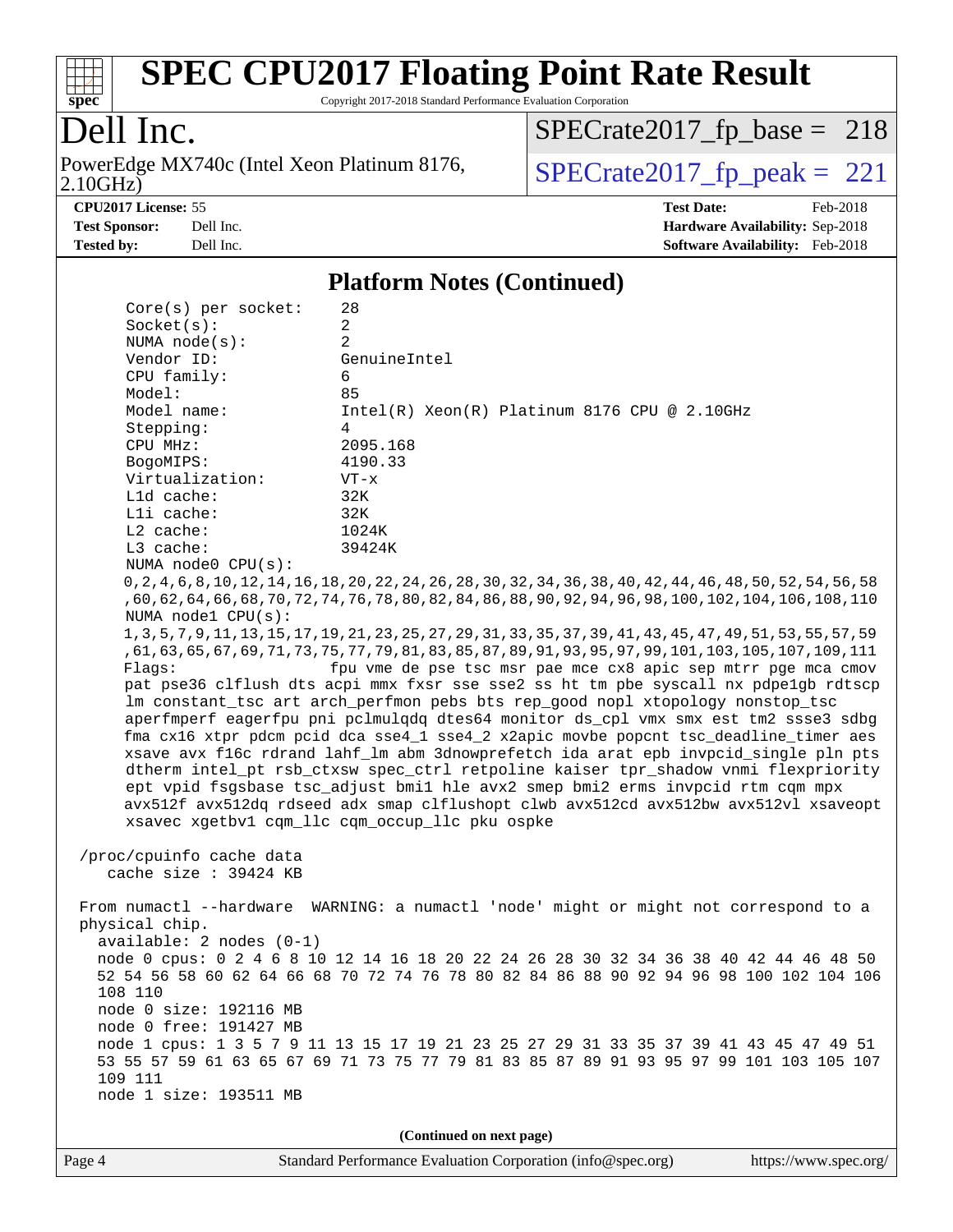

Copyright 2017-2018 Standard Performance Evaluation Corporation

### Dell Inc.

2.10GHz) PowerEdge MX740c (Intel Xeon Platinum 8176,  $\vert$ [SPECrate2017\\_fp\\_peak =](http://www.spec.org/auto/cpu2017/Docs/result-fields.html#SPECrate2017fppeak) 221

 $SPECTate2017_fp\_base = 218$ 

**[CPU2017 License:](http://www.spec.org/auto/cpu2017/Docs/result-fields.html#CPU2017License)** 55 **[Test Date:](http://www.spec.org/auto/cpu2017/Docs/result-fields.html#TestDate)** Feb-2018 **[Test Sponsor:](http://www.spec.org/auto/cpu2017/Docs/result-fields.html#TestSponsor)** Dell Inc. **[Hardware Availability:](http://www.spec.org/auto/cpu2017/Docs/result-fields.html#HardwareAvailability)** Sep-2018 **[Tested by:](http://www.spec.org/auto/cpu2017/Docs/result-fields.html#Testedby)** Dell Inc. **[Software Availability:](http://www.spec.org/auto/cpu2017/Docs/result-fields.html#SoftwareAvailability)** Feb-2018

#### **[Platform Notes \(Continued\)](http://www.spec.org/auto/cpu2017/Docs/result-fields.html#PlatformNotes)**

 node 1 free: 192888 MB node distances: node 0 1  $0: 10 21$  1: 21 10 From /proc/meminfo MemTotal: 394883408 kB HugePages\_Total: 0 Hugepagesize: 2048 kB /usr/bin/lsb\_release -d SUSE Linux Enterprise Server 12 SP3 From /etc/\*release\* /etc/\*version\* SuSE-release: SUSE Linux Enterprise Server 12 (x86\_64) VERSION = 12 PATCHLEVEL = 3 # This file is deprecated and will be removed in a future service pack or release. # Please check /etc/os-release for details about this release. os-release: NAME="SLES" VERSION="12-SP3" VERSION\_ID="12.3" PRETTY\_NAME="SUSE Linux Enterprise Server 12 SP3" ID="sles" ANSI\_COLOR="0;32" CPE\_NAME="cpe:/o:suse:sles:12:sp3" uname -a: Linux linux-5y3r 4.4.114-94.11-default #1 SMP Thu Feb 1 19:28:26 UTC 2018 (4309ff9) x86\_64 x86\_64 x86\_64 GNU/Linux run-level 3 Feb 9 00:02 SPEC is set to: /root/cpu2017 Filesystem Type Size Used Avail Use% Mounted on /dev/sda3 xfs 882G 16G 867G 2% / Additional information from dmidecode follows. WARNING: Use caution when you interpret this section. The 'dmidecode' program reads system data which is "intended to allow hardware to be accurately determined", but the intent may not be met, as there are frequent changes to hardware, firmware, and the "DMTF SMBIOS" standard. BIOS Dell Inc. 0.3.12 02/06/2018 Memory: 7x 00AD00B300AD HMA84GR7AFR4N-VK 32 GB 2 rank 2666 **(Continued on next page)**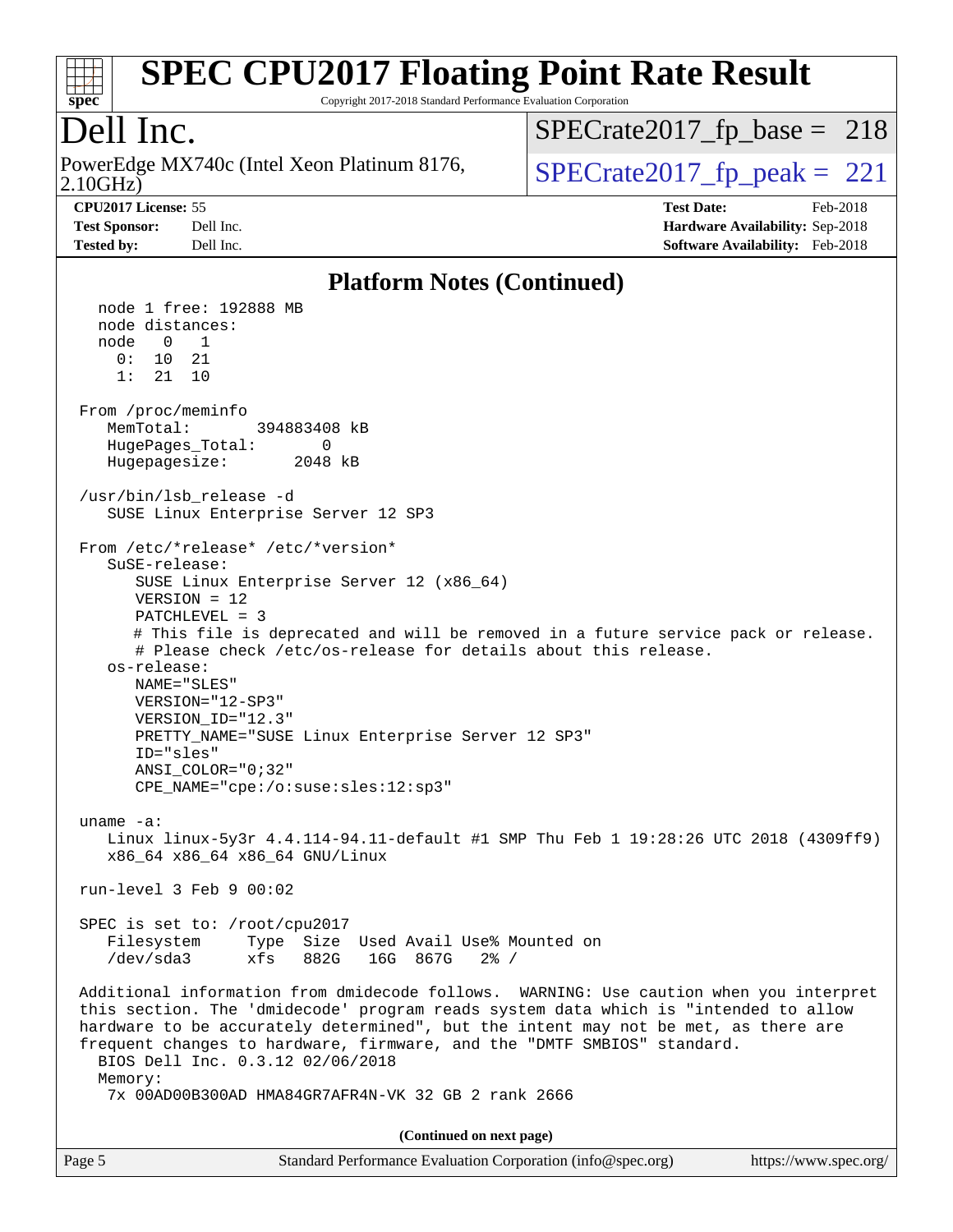

Copyright 2017-2018 Standard Performance Evaluation Corporation

### Dell Inc.

2.10GHz) PowerEdge MX740c (Intel Xeon Platinum 8176,  $\overline{SPECrate2017\_fp\_peak} = 221$ 

 $SPECTate2017_fp\_base = 218$ 

**[CPU2017 License:](http://www.spec.org/auto/cpu2017/Docs/result-fields.html#CPU2017License)** 55 **[Test Date:](http://www.spec.org/auto/cpu2017/Docs/result-fields.html#TestDate)** Feb-2018 **[Test Sponsor:](http://www.spec.org/auto/cpu2017/Docs/result-fields.html#TestSponsor)** Dell Inc. **[Hardware Availability:](http://www.spec.org/auto/cpu2017/Docs/result-fields.html#HardwareAvailability)** Sep-2018 **[Tested by:](http://www.spec.org/auto/cpu2017/Docs/result-fields.html#Testedby)** Dell Inc. **[Software Availability:](http://www.spec.org/auto/cpu2017/Docs/result-fields.html#SoftwareAvailability)** Feb-2018

#### **[Platform Notes \(Continued\)](http://www.spec.org/auto/cpu2017/Docs/result-fields.html#PlatformNotes)**

 5x 00AD063200AD HMA84GR7AFR4N-VK 32 GB 2 rank 2666 12x Not Specified Not Specified

(End of data from sysinfo program)

#### **[Compiler Version Notes](http://www.spec.org/auto/cpu2017/Docs/result-fields.html#CompilerVersionNotes)**

| CC.    | 519.1bm_r(peak) 544.nab_r(peak)                                                                                                                                                               |  |
|--------|-----------------------------------------------------------------------------------------------------------------------------------------------------------------------------------------------|--|
|        | icc (ICC) 18.0.0 20170811<br>Copyright (C) 1985-2017 Intel Corporation. All rights reserved.                                                                                                  |  |
|        | $CXXC 508.namd_r(base) 510.parest_r(base)$                                                                                                                                                    |  |
|        | icpc (ICC) 18.0.0 20170811<br>Copyright (C) 1985-2017 Intel Corporation. All rights reserved.                                                                                                 |  |
|        | CXXC 508.namd_r(peak) 510.parest_r(peak)                                                                                                                                                      |  |
|        | icpc (ICC) 18.0.0 20170811<br>Copyright (C) 1985-2017 Intel Corporation. All rights reserved.                                                                                                 |  |
|        | CC 511.povray_r(base) 526.blender_r(base)                                                                                                                                                     |  |
|        | icpc (ICC) 18.0.0 20170811<br>Copyright (C) 1985-2017 Intel Corporation. All rights reserved.<br>icc (ICC) 18.0.0 20170811<br>Copyright (C) 1985-2017 Intel Corporation. All rights reserved. |  |
| CC.    | 511.povray_r(peak) 526.blender_r(peak)                                                                                                                                                        |  |
|        | (Continued on next page)                                                                                                                                                                      |  |
| Page 6 | Standard Performance Evaluation Corporation (info@spec.org)<br>https://www.spec.org/                                                                                                          |  |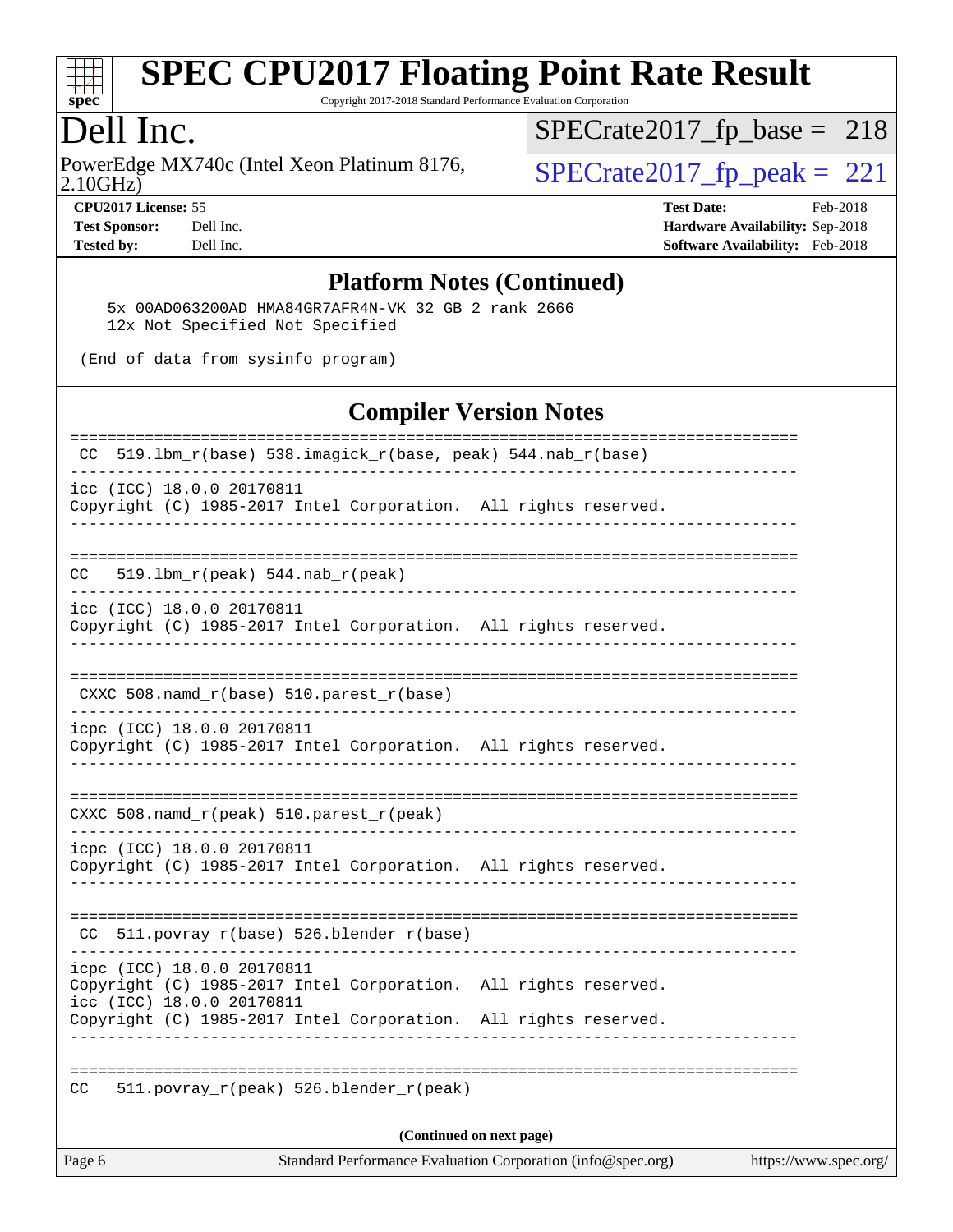

Copyright 2017-2018 Standard Performance Evaluation Corporation

### Dell Inc.

2.10GHz) PowerEdge MX740c (Intel Xeon Platinum 8176,  $\overline{SPECrate2017\_fp\_peak} = 221$ 

 $SPECrate2017_fp\_base = 218$ 

**[CPU2017 License:](http://www.spec.org/auto/cpu2017/Docs/result-fields.html#CPU2017License)** 55 **[Test Date:](http://www.spec.org/auto/cpu2017/Docs/result-fields.html#TestDate)** Feb-2018 **[Test Sponsor:](http://www.spec.org/auto/cpu2017/Docs/result-fields.html#TestSponsor)** Dell Inc. **[Hardware Availability:](http://www.spec.org/auto/cpu2017/Docs/result-fields.html#HardwareAvailability)** Sep-2018 **[Tested by:](http://www.spec.org/auto/cpu2017/Docs/result-fields.html#Testedby)** Dell Inc. **[Software Availability:](http://www.spec.org/auto/cpu2017/Docs/result-fields.html#SoftwareAvailability)** Feb-2018

#### **[Compiler Version Notes \(Continued\)](http://www.spec.org/auto/cpu2017/Docs/result-fields.html#CompilerVersionNotes)**

| Page 7 |                                                                                          |                           | (Continued on next page)<br>Standard Performance Evaluation Corporation (info@spec.org)                                            | https://www.spec.org/ |
|--------|------------------------------------------------------------------------------------------|---------------------------|------------------------------------------------------------------------------------------------------------------------------------|-----------------------|
|        | ifort (IFORT) 18.0.0 20170811                                                            |                           |                                                                                                                                    |                       |
| CC.    | $521.wrf_r(base) 527.cam4_r(base)$                                                       |                           |                                                                                                                                    |                       |
|        | ifort (IFORT) 18.0.0 20170811                                                            |                           | Copyright (C) 1985-2017 Intel Corporation. All rights reserved.                                                                    |                       |
|        | $FC$ 554.roms $r$ (peak)                                                                 |                           |                                                                                                                                    |                       |
|        | ifort (IFORT) 18.0.0 20170811                                                            |                           | Copyright (C) 1985-2017 Intel Corporation. All rights reserved.                                                                    |                       |
|        |                                                                                          |                           | FC 503.bwaves_r(base, peak) 549.fotonik3d_r(base, peak) 554.roms_r(base)                                                           |                       |
|        | icc (ICC) 18.0.0 20170811<br>ifort (IFORT) 18.0.0 20170811                               |                           | Copyright (C) 1985-2017 Intel Corporation. All rights reserved.<br>Copyright (C) 1985-2017 Intel Corporation. All rights reserved. |                       |
|        | icpc (ICC) 18.0.0 20170811                                                               |                           | Copyright (C) 1985-2017 Intel Corporation. All rights reserved.                                                                    |                       |
| FC     | 507.cactuBSSN_r(peak)                                                                    |                           |                                                                                                                                    |                       |
|        |                                                                                          |                           | Copyright (C) 1985-2017 Intel Corporation. All rights reserved.                                                                    |                       |
|        | icpc (ICC) 18.0.0 20170811<br>icc (ICC) 18.0.0 20170811<br>ifort (IFORT) 18.0.0 20170811 |                           | Copyright (C) 1985-2017 Intel Corporation. All rights reserved.<br>Copyright (C) 1985-2017 Intel Corporation. All rights reserved. |                       |
|        | FC 507.cactuBSSN r(base)                                                                 |                           |                                                                                                                                    |                       |
|        | icc (ICC) 18.0.0 20170811                                                                | _________________________ | Copyright (C) 1985-2017 Intel Corporation. All rights reserved.                                                                    |                       |
|        | icpc (ICC) 18.0.0 20170811                                                               |                           | Copyright (C) 1985-2017 Intel Corporation. All rights reserved.                                                                    |                       |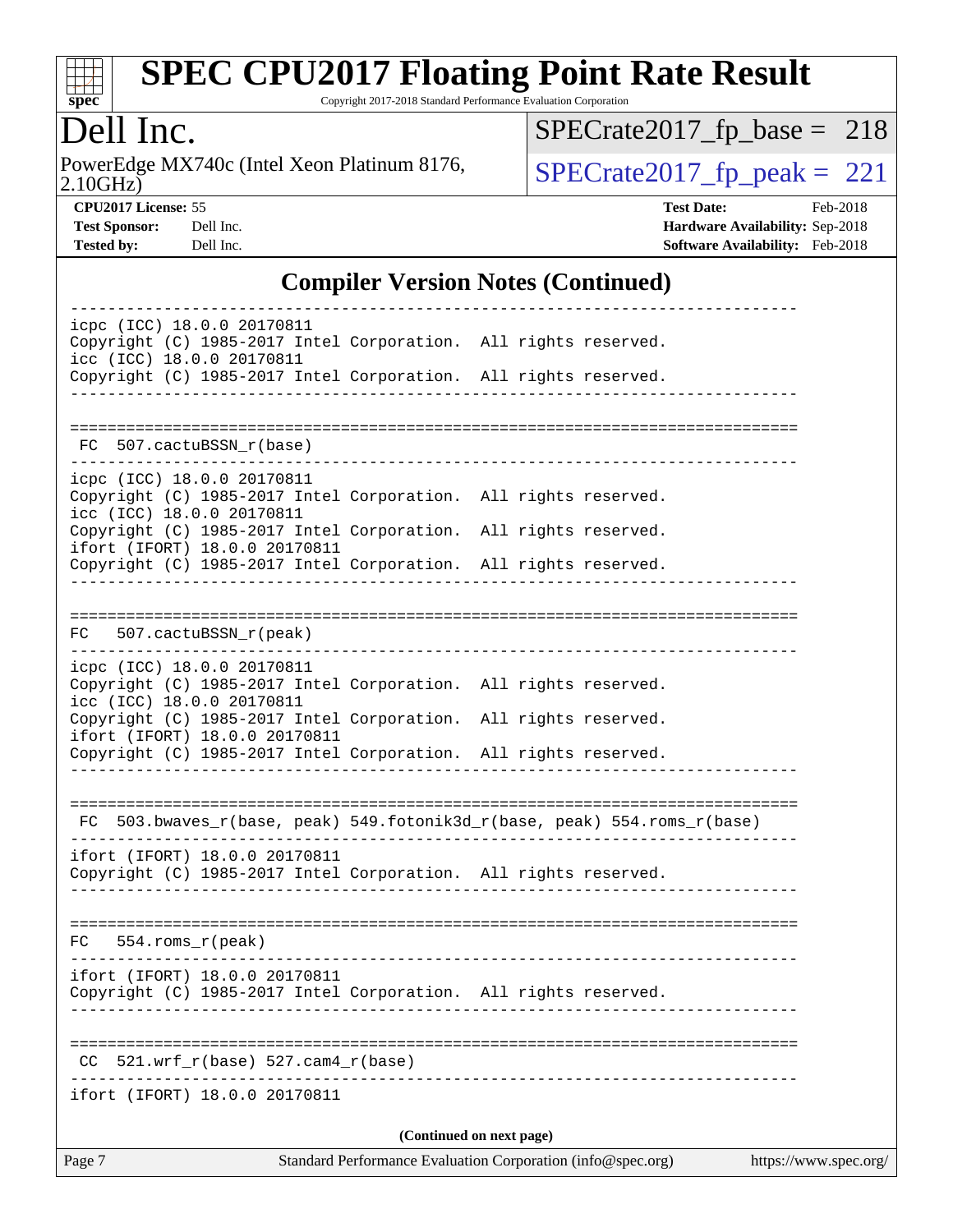

Copyright 2017-2018 Standard Performance Evaluation Corporation

### Dell Inc.

2.10GHz) PowerEdge MX740c (Intel Xeon Platinum 8176,  $\vert$ [SPECrate2017\\_fp\\_peak =](http://www.spec.org/auto/cpu2017/Docs/result-fields.html#SPECrate2017fppeak) 221

 $SPECTate2017_fp\_base = 218$ 

**[CPU2017 License:](http://www.spec.org/auto/cpu2017/Docs/result-fields.html#CPU2017License)** 55 **[Test Date:](http://www.spec.org/auto/cpu2017/Docs/result-fields.html#TestDate)** Feb-2018 **[Test Sponsor:](http://www.spec.org/auto/cpu2017/Docs/result-fields.html#TestSponsor)** Dell Inc. **[Hardware Availability:](http://www.spec.org/auto/cpu2017/Docs/result-fields.html#HardwareAvailability)** Sep-2018 **[Tested by:](http://www.spec.org/auto/cpu2017/Docs/result-fields.html#Testedby)** Dell Inc. **[Software Availability:](http://www.spec.org/auto/cpu2017/Docs/result-fields.html#SoftwareAvailability)** Feb-2018

#### **[Compiler Version Notes \(Continued\)](http://www.spec.org/auto/cpu2017/Docs/result-fields.html#CompilerVersionNotes)**

| Copyright (C) 1985-2017 Intel Corporation. All rights reserved.<br>icc (ICC) 18.0.0 20170811 |  |
|----------------------------------------------------------------------------------------------|--|
| Copyright (C) 1985-2017 Intel Corporation. All rights reserved.                              |  |
|                                                                                              |  |
| 521.wrf $r(\text{peak})$ 527.cam4 $r(\text{peak})$<br>CC                                     |  |
| ifort (IFORT) 18.0.0 20170811                                                                |  |
| Copyright (C) 1985-2017 Intel Corporation. All rights reserved.<br>icc (ICC) 18.0.0 20170811 |  |
| Copyright (C) 1985-2017 Intel Corporation. All rights reserved.                              |  |
|                                                                                              |  |

#### **[Base Compiler Invocation](http://www.spec.org/auto/cpu2017/Docs/result-fields.html#BaseCompilerInvocation)**

[C benchmarks](http://www.spec.org/auto/cpu2017/Docs/result-fields.html#Cbenchmarks): [icc](http://www.spec.org/cpu2017/results/res2018q4/cpu2017-20181001-09002.flags.html#user_CCbase_intel_icc_18.0_66fc1ee009f7361af1fbd72ca7dcefbb700085f36577c54f309893dd4ec40d12360134090235512931783d35fd58c0460139e722d5067c5574d8eaf2b3e37e92)

[C++ benchmarks:](http://www.spec.org/auto/cpu2017/Docs/result-fields.html#CXXbenchmarks) [icpc](http://www.spec.org/cpu2017/results/res2018q4/cpu2017-20181001-09002.flags.html#user_CXXbase_intel_icpc_18.0_c510b6838c7f56d33e37e94d029a35b4a7bccf4766a728ee175e80a419847e808290a9b78be685c44ab727ea267ec2f070ec5dc83b407c0218cded6866a35d07)

[Fortran benchmarks](http://www.spec.org/auto/cpu2017/Docs/result-fields.html#Fortranbenchmarks): [ifort](http://www.spec.org/cpu2017/results/res2018q4/cpu2017-20181001-09002.flags.html#user_FCbase_intel_ifort_18.0_8111460550e3ca792625aed983ce982f94888b8b503583aa7ba2b8303487b4d8a21a13e7191a45c5fd58ff318f48f9492884d4413fa793fd88dd292cad7027ca)

[Benchmarks using both Fortran and C](http://www.spec.org/auto/cpu2017/Docs/result-fields.html#BenchmarksusingbothFortranandC): [ifort](http://www.spec.org/cpu2017/results/res2018q4/cpu2017-20181001-09002.flags.html#user_CC_FCbase_intel_ifort_18.0_8111460550e3ca792625aed983ce982f94888b8b503583aa7ba2b8303487b4d8a21a13e7191a45c5fd58ff318f48f9492884d4413fa793fd88dd292cad7027ca) [icc](http://www.spec.org/cpu2017/results/res2018q4/cpu2017-20181001-09002.flags.html#user_CC_FCbase_intel_icc_18.0_66fc1ee009f7361af1fbd72ca7dcefbb700085f36577c54f309893dd4ec40d12360134090235512931783d35fd58c0460139e722d5067c5574d8eaf2b3e37e92)

[Benchmarks using both C and C++](http://www.spec.org/auto/cpu2017/Docs/result-fields.html#BenchmarksusingbothCandCXX): [icpc](http://www.spec.org/cpu2017/results/res2018q4/cpu2017-20181001-09002.flags.html#user_CC_CXXbase_intel_icpc_18.0_c510b6838c7f56d33e37e94d029a35b4a7bccf4766a728ee175e80a419847e808290a9b78be685c44ab727ea267ec2f070ec5dc83b407c0218cded6866a35d07) [icc](http://www.spec.org/cpu2017/results/res2018q4/cpu2017-20181001-09002.flags.html#user_CC_CXXbase_intel_icc_18.0_66fc1ee009f7361af1fbd72ca7dcefbb700085f36577c54f309893dd4ec40d12360134090235512931783d35fd58c0460139e722d5067c5574d8eaf2b3e37e92)

[Benchmarks using Fortran, C, and C++:](http://www.spec.org/auto/cpu2017/Docs/result-fields.html#BenchmarksusingFortranCandCXX) [icpc](http://www.spec.org/cpu2017/results/res2018q4/cpu2017-20181001-09002.flags.html#user_CC_CXX_FCbase_intel_icpc_18.0_c510b6838c7f56d33e37e94d029a35b4a7bccf4766a728ee175e80a419847e808290a9b78be685c44ab727ea267ec2f070ec5dc83b407c0218cded6866a35d07) [icc](http://www.spec.org/cpu2017/results/res2018q4/cpu2017-20181001-09002.flags.html#user_CC_CXX_FCbase_intel_icc_18.0_66fc1ee009f7361af1fbd72ca7dcefbb700085f36577c54f309893dd4ec40d12360134090235512931783d35fd58c0460139e722d5067c5574d8eaf2b3e37e92) [ifort](http://www.spec.org/cpu2017/results/res2018q4/cpu2017-20181001-09002.flags.html#user_CC_CXX_FCbase_intel_ifort_18.0_8111460550e3ca792625aed983ce982f94888b8b503583aa7ba2b8303487b4d8a21a13e7191a45c5fd58ff318f48f9492884d4413fa793fd88dd292cad7027ca)

#### **[Base Portability Flags](http://www.spec.org/auto/cpu2017/Docs/result-fields.html#BasePortabilityFlags)**

 503.bwaves\_r: [-DSPEC\\_LP64](http://www.spec.org/cpu2017/results/res2018q4/cpu2017-20181001-09002.flags.html#suite_basePORTABILITY503_bwaves_r_DSPEC_LP64) 507.cactuBSSN\_r: [-DSPEC\\_LP64](http://www.spec.org/cpu2017/results/res2018q4/cpu2017-20181001-09002.flags.html#suite_basePORTABILITY507_cactuBSSN_r_DSPEC_LP64) 508.namd\_r: [-DSPEC\\_LP64](http://www.spec.org/cpu2017/results/res2018q4/cpu2017-20181001-09002.flags.html#suite_basePORTABILITY508_namd_r_DSPEC_LP64) 510.parest\_r: [-DSPEC\\_LP64](http://www.spec.org/cpu2017/results/res2018q4/cpu2017-20181001-09002.flags.html#suite_basePORTABILITY510_parest_r_DSPEC_LP64) 511.povray\_r: [-DSPEC\\_LP64](http://www.spec.org/cpu2017/results/res2018q4/cpu2017-20181001-09002.flags.html#suite_basePORTABILITY511_povray_r_DSPEC_LP64) 519.lbm\_r: [-DSPEC\\_LP64](http://www.spec.org/cpu2017/results/res2018q4/cpu2017-20181001-09002.flags.html#suite_basePORTABILITY519_lbm_r_DSPEC_LP64) 521.wrf\_r: [-DSPEC\\_LP64](http://www.spec.org/cpu2017/results/res2018q4/cpu2017-20181001-09002.flags.html#suite_basePORTABILITY521_wrf_r_DSPEC_LP64) [-DSPEC\\_CASE\\_FLAG](http://www.spec.org/cpu2017/results/res2018q4/cpu2017-20181001-09002.flags.html#b521.wrf_r_baseCPORTABILITY_DSPEC_CASE_FLAG) [-convert big\\_endian](http://www.spec.org/cpu2017/results/res2018q4/cpu2017-20181001-09002.flags.html#user_baseFPORTABILITY521_wrf_r_convert_big_endian_c3194028bc08c63ac5d04de18c48ce6d347e4e562e8892b8bdbdc0214820426deb8554edfa529a3fb25a586e65a3d812c835984020483e7e73212c4d31a38223)

**(Continued on next page)**

Page 8 Standard Performance Evaluation Corporation [\(info@spec.org\)](mailto:info@spec.org) <https://www.spec.org/>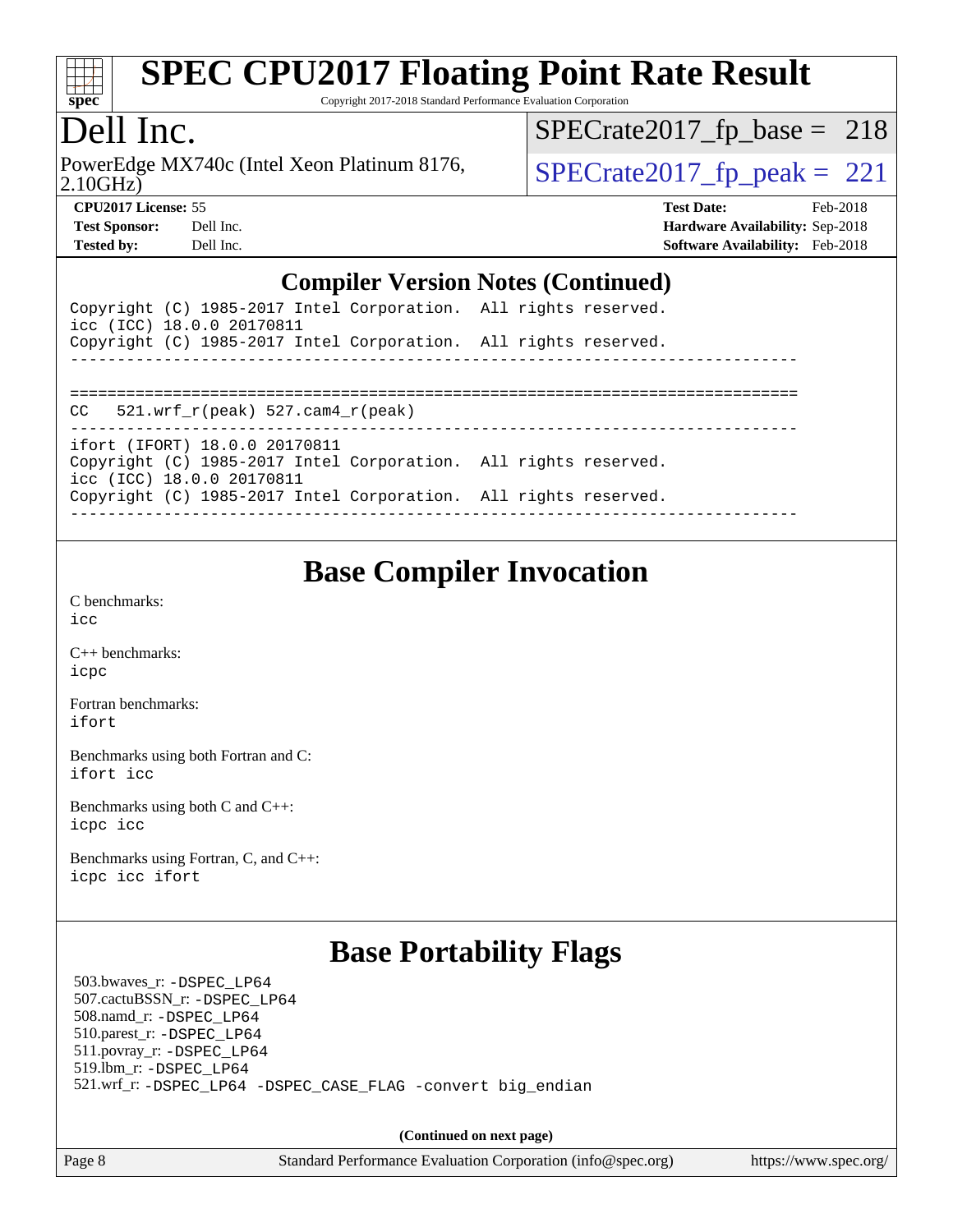

Copyright 2017-2018 Standard Performance Evaluation Corporation

### Dell Inc.

2.10GHz) PowerEdge MX740c (Intel Xeon Platinum 8176,  $\vert$  [SPECrate2017\\_fp\\_peak =](http://www.spec.org/auto/cpu2017/Docs/result-fields.html#SPECrate2017fppeak) 221

 $SPECTate2017_fp\_base = 218$ 

**[Tested by:](http://www.spec.org/auto/cpu2017/Docs/result-fields.html#Testedby)** Dell Inc. **[Software Availability:](http://www.spec.org/auto/cpu2017/Docs/result-fields.html#SoftwareAvailability)** Feb-2018

**[CPU2017 License:](http://www.spec.org/auto/cpu2017/Docs/result-fields.html#CPU2017License)** 55 **[Test Date:](http://www.spec.org/auto/cpu2017/Docs/result-fields.html#TestDate)** Feb-2018 **[Test Sponsor:](http://www.spec.org/auto/cpu2017/Docs/result-fields.html#TestSponsor)** Dell Inc. **[Hardware Availability:](http://www.spec.org/auto/cpu2017/Docs/result-fields.html#HardwareAvailability)** Sep-2018

## **[Base Portability Flags \(Continued\)](http://www.spec.org/auto/cpu2017/Docs/result-fields.html#BasePortabilityFlags)**

 526.blender\_r: [-DSPEC\\_LP64](http://www.spec.org/cpu2017/results/res2018q4/cpu2017-20181001-09002.flags.html#suite_basePORTABILITY526_blender_r_DSPEC_LP64) [-DSPEC\\_LINUX](http://www.spec.org/cpu2017/results/res2018q4/cpu2017-20181001-09002.flags.html#b526.blender_r_baseCPORTABILITY_DSPEC_LINUX) [-funsigned-char](http://www.spec.org/cpu2017/results/res2018q4/cpu2017-20181001-09002.flags.html#user_baseCPORTABILITY526_blender_r_force_uchar_40c60f00ab013830e2dd6774aeded3ff59883ba5a1fc5fc14077f794d777847726e2a5858cbc7672e36e1b067e7e5c1d9a74f7176df07886a243d7cc18edfe67) 527.cam4\_r: [-DSPEC\\_LP64](http://www.spec.org/cpu2017/results/res2018q4/cpu2017-20181001-09002.flags.html#suite_basePORTABILITY527_cam4_r_DSPEC_LP64) [-DSPEC\\_CASE\\_FLAG](http://www.spec.org/cpu2017/results/res2018q4/cpu2017-20181001-09002.flags.html#b527.cam4_r_baseCPORTABILITY_DSPEC_CASE_FLAG) 538.imagick\_r: [-DSPEC\\_LP64](http://www.spec.org/cpu2017/results/res2018q4/cpu2017-20181001-09002.flags.html#suite_basePORTABILITY538_imagick_r_DSPEC_LP64) 544.nab\_r: [-DSPEC\\_LP64](http://www.spec.org/cpu2017/results/res2018q4/cpu2017-20181001-09002.flags.html#suite_basePORTABILITY544_nab_r_DSPEC_LP64) 549.fotonik3d\_r: [-DSPEC\\_LP64](http://www.spec.org/cpu2017/results/res2018q4/cpu2017-20181001-09002.flags.html#suite_basePORTABILITY549_fotonik3d_r_DSPEC_LP64) 554.roms\_r: [-DSPEC\\_LP64](http://www.spec.org/cpu2017/results/res2018q4/cpu2017-20181001-09002.flags.html#suite_basePORTABILITY554_roms_r_DSPEC_LP64)

**[Base Optimization Flags](http://www.spec.org/auto/cpu2017/Docs/result-fields.html#BaseOptimizationFlags)**

#### [C benchmarks](http://www.spec.org/auto/cpu2017/Docs/result-fields.html#Cbenchmarks):

[-xCORE-AVX512](http://www.spec.org/cpu2017/results/res2018q4/cpu2017-20181001-09002.flags.html#user_CCbase_f-xCORE-AVX512) [-ipo](http://www.spec.org/cpu2017/results/res2018q4/cpu2017-20181001-09002.flags.html#user_CCbase_f-ipo) -03 [-no-prec-div](http://www.spec.org/cpu2017/results/res2018q4/cpu2017-20181001-09002.flags.html#user_CCbase_f-no-prec-div) [-qopt-prefetch](http://www.spec.org/cpu2017/results/res2018q4/cpu2017-20181001-09002.flags.html#user_CCbase_f-qopt-prefetch) [-ffinite-math-only](http://www.spec.org/cpu2017/results/res2018q4/cpu2017-20181001-09002.flags.html#user_CCbase_f_finite_math_only_cb91587bd2077682c4b38af759c288ed7c732db004271a9512da14a4f8007909a5f1427ecbf1a0fb78ff2a814402c6114ac565ca162485bbcae155b5e4258871) [-qopt-mem-layout-trans=3](http://www.spec.org/cpu2017/results/res2018q4/cpu2017-20181001-09002.flags.html#user_CCbase_f-qopt-mem-layout-trans_de80db37974c74b1f0e20d883f0b675c88c3b01e9d123adea9b28688d64333345fb62bc4a798493513fdb68f60282f9a726aa07f478b2f7113531aecce732043)

[C++ benchmarks:](http://www.spec.org/auto/cpu2017/Docs/result-fields.html#CXXbenchmarks)

[-xCORE-AVX512](http://www.spec.org/cpu2017/results/res2018q4/cpu2017-20181001-09002.flags.html#user_CXXbase_f-xCORE-AVX512) [-ipo](http://www.spec.org/cpu2017/results/res2018q4/cpu2017-20181001-09002.flags.html#user_CXXbase_f-ipo) [-O3](http://www.spec.org/cpu2017/results/res2018q4/cpu2017-20181001-09002.flags.html#user_CXXbase_f-O3) [-no-prec-div](http://www.spec.org/cpu2017/results/res2018q4/cpu2017-20181001-09002.flags.html#user_CXXbase_f-no-prec-div) [-qopt-prefetch](http://www.spec.org/cpu2017/results/res2018q4/cpu2017-20181001-09002.flags.html#user_CXXbase_f-qopt-prefetch) [-ffinite-math-only](http://www.spec.org/cpu2017/results/res2018q4/cpu2017-20181001-09002.flags.html#user_CXXbase_f_finite_math_only_cb91587bd2077682c4b38af759c288ed7c732db004271a9512da14a4f8007909a5f1427ecbf1a0fb78ff2a814402c6114ac565ca162485bbcae155b5e4258871) [-qopt-mem-layout-trans=3](http://www.spec.org/cpu2017/results/res2018q4/cpu2017-20181001-09002.flags.html#user_CXXbase_f-qopt-mem-layout-trans_de80db37974c74b1f0e20d883f0b675c88c3b01e9d123adea9b28688d64333345fb62bc4a798493513fdb68f60282f9a726aa07f478b2f7113531aecce732043)

[Fortran benchmarks](http://www.spec.org/auto/cpu2017/Docs/result-fields.html#Fortranbenchmarks):

[-xCORE-AVX512](http://www.spec.org/cpu2017/results/res2018q4/cpu2017-20181001-09002.flags.html#user_FCbase_f-xCORE-AVX512) [-ipo](http://www.spec.org/cpu2017/results/res2018q4/cpu2017-20181001-09002.flags.html#user_FCbase_f-ipo) [-O3](http://www.spec.org/cpu2017/results/res2018q4/cpu2017-20181001-09002.flags.html#user_FCbase_f-O3) [-no-prec-div](http://www.spec.org/cpu2017/results/res2018q4/cpu2017-20181001-09002.flags.html#user_FCbase_f-no-prec-div) [-qopt-prefetch](http://www.spec.org/cpu2017/results/res2018q4/cpu2017-20181001-09002.flags.html#user_FCbase_f-qopt-prefetch) [-ffinite-math-only](http://www.spec.org/cpu2017/results/res2018q4/cpu2017-20181001-09002.flags.html#user_FCbase_f_finite_math_only_cb91587bd2077682c4b38af759c288ed7c732db004271a9512da14a4f8007909a5f1427ecbf1a0fb78ff2a814402c6114ac565ca162485bbcae155b5e4258871) [-qopt-mem-layout-trans=3](http://www.spec.org/cpu2017/results/res2018q4/cpu2017-20181001-09002.flags.html#user_FCbase_f-qopt-mem-layout-trans_de80db37974c74b1f0e20d883f0b675c88c3b01e9d123adea9b28688d64333345fb62bc4a798493513fdb68f60282f9a726aa07f478b2f7113531aecce732043) [-nostandard-realloc-lhs](http://www.spec.org/cpu2017/results/res2018q4/cpu2017-20181001-09002.flags.html#user_FCbase_f_2003_std_realloc_82b4557e90729c0f113870c07e44d33d6f5a304b4f63d4c15d2d0f1fab99f5daaed73bdb9275d9ae411527f28b936061aa8b9c8f2d63842963b95c9dd6426b8a) [-align array32byte](http://www.spec.org/cpu2017/results/res2018q4/cpu2017-20181001-09002.flags.html#user_FCbase_align_array32byte_b982fe038af199962ba9a80c053b8342c548c85b40b8e86eb3cc33dee0d7986a4af373ac2d51c3f7cf710a18d62fdce2948f201cd044323541f22fc0fffc51b6)

[Benchmarks using both Fortran and C](http://www.spec.org/auto/cpu2017/Docs/result-fields.html#BenchmarksusingbothFortranandC):

[-xCORE-AVX512](http://www.spec.org/cpu2017/results/res2018q4/cpu2017-20181001-09002.flags.html#user_CC_FCbase_f-xCORE-AVX512) [-ipo](http://www.spec.org/cpu2017/results/res2018q4/cpu2017-20181001-09002.flags.html#user_CC_FCbase_f-ipo) [-O3](http://www.spec.org/cpu2017/results/res2018q4/cpu2017-20181001-09002.flags.html#user_CC_FCbase_f-O3) [-no-prec-div](http://www.spec.org/cpu2017/results/res2018q4/cpu2017-20181001-09002.flags.html#user_CC_FCbase_f-no-prec-div) [-qopt-prefetch](http://www.spec.org/cpu2017/results/res2018q4/cpu2017-20181001-09002.flags.html#user_CC_FCbase_f-qopt-prefetch) [-ffinite-math-only](http://www.spec.org/cpu2017/results/res2018q4/cpu2017-20181001-09002.flags.html#user_CC_FCbase_f_finite_math_only_cb91587bd2077682c4b38af759c288ed7c732db004271a9512da14a4f8007909a5f1427ecbf1a0fb78ff2a814402c6114ac565ca162485bbcae155b5e4258871) [-qopt-mem-layout-trans=3](http://www.spec.org/cpu2017/results/res2018q4/cpu2017-20181001-09002.flags.html#user_CC_FCbase_f-qopt-mem-layout-trans_de80db37974c74b1f0e20d883f0b675c88c3b01e9d123adea9b28688d64333345fb62bc4a798493513fdb68f60282f9a726aa07f478b2f7113531aecce732043) [-nostandard-realloc-lhs](http://www.spec.org/cpu2017/results/res2018q4/cpu2017-20181001-09002.flags.html#user_CC_FCbase_f_2003_std_realloc_82b4557e90729c0f113870c07e44d33d6f5a304b4f63d4c15d2d0f1fab99f5daaed73bdb9275d9ae411527f28b936061aa8b9c8f2d63842963b95c9dd6426b8a) [-align array32byte](http://www.spec.org/cpu2017/results/res2018q4/cpu2017-20181001-09002.flags.html#user_CC_FCbase_align_array32byte_b982fe038af199962ba9a80c053b8342c548c85b40b8e86eb3cc33dee0d7986a4af373ac2d51c3f7cf710a18d62fdce2948f201cd044323541f22fc0fffc51b6)

[Benchmarks using both C and C++](http://www.spec.org/auto/cpu2017/Docs/result-fields.html#BenchmarksusingbothCandCXX): [-xCORE-AVX512](http://www.spec.org/cpu2017/results/res2018q4/cpu2017-20181001-09002.flags.html#user_CC_CXXbase_f-xCORE-AVX512) [-ipo](http://www.spec.org/cpu2017/results/res2018q4/cpu2017-20181001-09002.flags.html#user_CC_CXXbase_f-ipo) -03 [-no-prec-div](http://www.spec.org/cpu2017/results/res2018q4/cpu2017-20181001-09002.flags.html#user_CC_CXXbase_f-no-prec-div) [-qopt-prefetch](http://www.spec.org/cpu2017/results/res2018q4/cpu2017-20181001-09002.flags.html#user_CC_CXXbase_f-qopt-prefetch) [-ffinite-math-only](http://www.spec.org/cpu2017/results/res2018q4/cpu2017-20181001-09002.flags.html#user_CC_CXXbase_f_finite_math_only_cb91587bd2077682c4b38af759c288ed7c732db004271a9512da14a4f8007909a5f1427ecbf1a0fb78ff2a814402c6114ac565ca162485bbcae155b5e4258871) [-qopt-mem-layout-trans=3](http://www.spec.org/cpu2017/results/res2018q4/cpu2017-20181001-09002.flags.html#user_CC_CXXbase_f-qopt-mem-layout-trans_de80db37974c74b1f0e20d883f0b675c88c3b01e9d123adea9b28688d64333345fb62bc4a798493513fdb68f60282f9a726aa07f478b2f7113531aecce732043)

[Benchmarks using Fortran, C, and C++:](http://www.spec.org/auto/cpu2017/Docs/result-fields.html#BenchmarksusingFortranCandCXX)

[-xCORE-AVX512](http://www.spec.org/cpu2017/results/res2018q4/cpu2017-20181001-09002.flags.html#user_CC_CXX_FCbase_f-xCORE-AVX512) [-ipo](http://www.spec.org/cpu2017/results/res2018q4/cpu2017-20181001-09002.flags.html#user_CC_CXX_FCbase_f-ipo) [-O3](http://www.spec.org/cpu2017/results/res2018q4/cpu2017-20181001-09002.flags.html#user_CC_CXX_FCbase_f-O3) [-no-prec-div](http://www.spec.org/cpu2017/results/res2018q4/cpu2017-20181001-09002.flags.html#user_CC_CXX_FCbase_f-no-prec-div) [-qopt-prefetch](http://www.spec.org/cpu2017/results/res2018q4/cpu2017-20181001-09002.flags.html#user_CC_CXX_FCbase_f-qopt-prefetch) [-ffinite-math-only](http://www.spec.org/cpu2017/results/res2018q4/cpu2017-20181001-09002.flags.html#user_CC_CXX_FCbase_f_finite_math_only_cb91587bd2077682c4b38af759c288ed7c732db004271a9512da14a4f8007909a5f1427ecbf1a0fb78ff2a814402c6114ac565ca162485bbcae155b5e4258871) [-qopt-mem-layout-trans=3](http://www.spec.org/cpu2017/results/res2018q4/cpu2017-20181001-09002.flags.html#user_CC_CXX_FCbase_f-qopt-mem-layout-trans_de80db37974c74b1f0e20d883f0b675c88c3b01e9d123adea9b28688d64333345fb62bc4a798493513fdb68f60282f9a726aa07f478b2f7113531aecce732043) [-nostandard-realloc-lhs](http://www.spec.org/cpu2017/results/res2018q4/cpu2017-20181001-09002.flags.html#user_CC_CXX_FCbase_f_2003_std_realloc_82b4557e90729c0f113870c07e44d33d6f5a304b4f63d4c15d2d0f1fab99f5daaed73bdb9275d9ae411527f28b936061aa8b9c8f2d63842963b95c9dd6426b8a) [-align array32byte](http://www.spec.org/cpu2017/results/res2018q4/cpu2017-20181001-09002.flags.html#user_CC_CXX_FCbase_align_array32byte_b982fe038af199962ba9a80c053b8342c548c85b40b8e86eb3cc33dee0d7986a4af373ac2d51c3f7cf710a18d62fdce2948f201cd044323541f22fc0fffc51b6)

#### **[Base Other Flags](http://www.spec.org/auto/cpu2017/Docs/result-fields.html#BaseOtherFlags)**

[C benchmarks](http://www.spec.org/auto/cpu2017/Docs/result-fields.html#Cbenchmarks):

 $-m64$   $-std=cl1$ 

**(Continued on next page)**

Page 9 Standard Performance Evaluation Corporation [\(info@spec.org\)](mailto:info@spec.org) <https://www.spec.org/>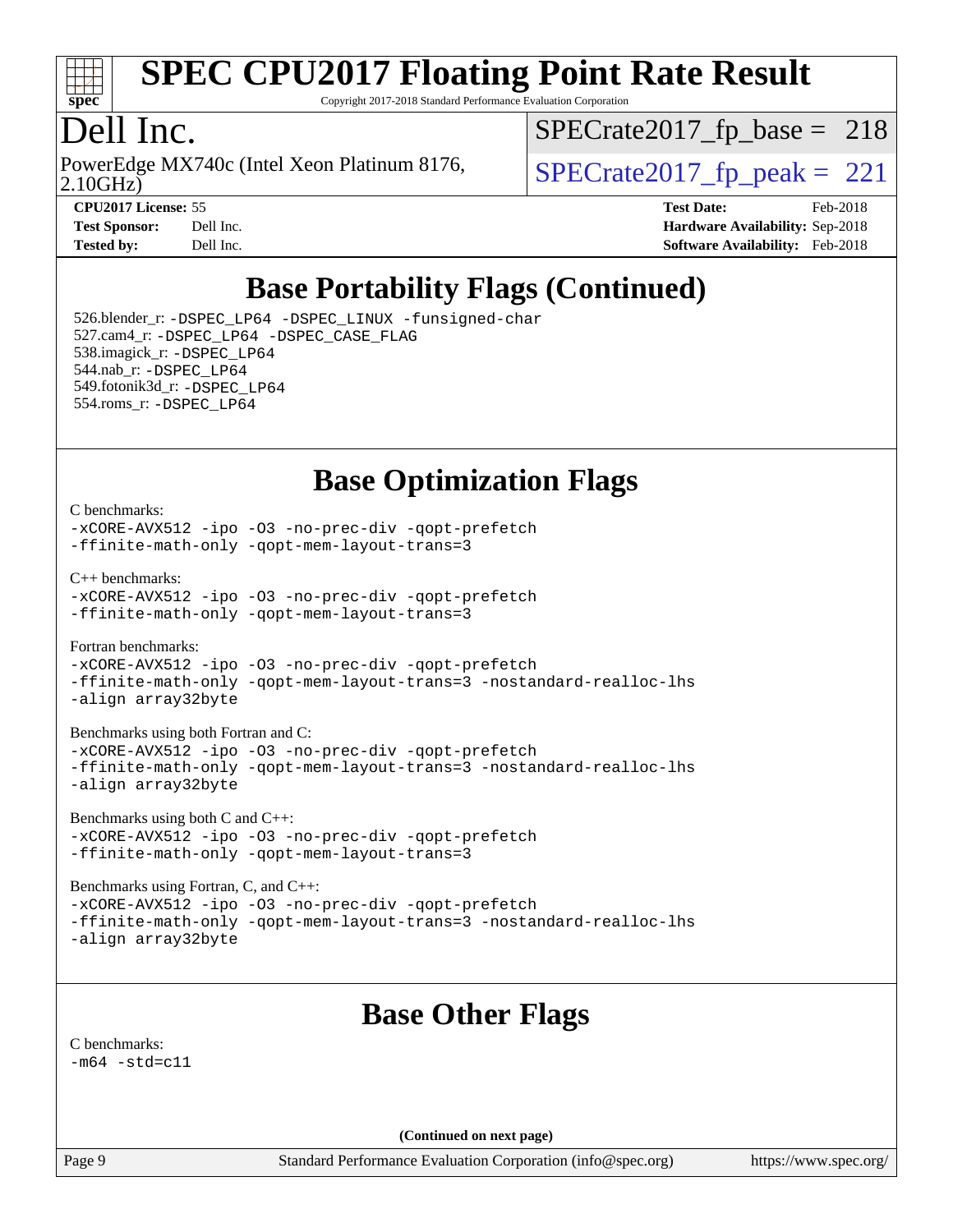

Copyright 2017-2018 Standard Performance Evaluation Corporation

### Dell Inc.

2.10GHz) PowerEdge MX740c (Intel Xeon Platinum 8176,  $\vert$ [SPECrate2017\\_fp\\_peak =](http://www.spec.org/auto/cpu2017/Docs/result-fields.html#SPECrate2017fppeak) 221

[SPECrate2017\\_fp\\_base =](http://www.spec.org/auto/cpu2017/Docs/result-fields.html#SPECrate2017fpbase) 218

**[CPU2017 License:](http://www.spec.org/auto/cpu2017/Docs/result-fields.html#CPU2017License)** 55 **[Test Date:](http://www.spec.org/auto/cpu2017/Docs/result-fields.html#TestDate)** Feb-2018 **[Test Sponsor:](http://www.spec.org/auto/cpu2017/Docs/result-fields.html#TestSponsor)** Dell Inc. **[Hardware Availability:](http://www.spec.org/auto/cpu2017/Docs/result-fields.html#HardwareAvailability)** Sep-2018 **[Tested by:](http://www.spec.org/auto/cpu2017/Docs/result-fields.html#Testedby)** Dell Inc. **[Software Availability:](http://www.spec.org/auto/cpu2017/Docs/result-fields.html#SoftwareAvailability)** Feb-2018

#### **[Base Other Flags \(Continued\)](http://www.spec.org/auto/cpu2017/Docs/result-fields.html#BaseOtherFlags)**

[C++ benchmarks:](http://www.spec.org/auto/cpu2017/Docs/result-fields.html#CXXbenchmarks) [-m64](http://www.spec.org/cpu2017/results/res2018q4/cpu2017-20181001-09002.flags.html#user_CXXbase_intel_intel64_18.0_af43caccfc8ded86e7699f2159af6efc7655f51387b94da716254467f3c01020a5059329e2569e4053f409e7c9202a7efc638f7a6d1ffb3f52dea4a3e31d82ab)

[Fortran benchmarks](http://www.spec.org/auto/cpu2017/Docs/result-fields.html#Fortranbenchmarks): [-m64](http://www.spec.org/cpu2017/results/res2018q4/cpu2017-20181001-09002.flags.html#user_FCbase_intel_intel64_18.0_af43caccfc8ded86e7699f2159af6efc7655f51387b94da716254467f3c01020a5059329e2569e4053f409e7c9202a7efc638f7a6d1ffb3f52dea4a3e31d82ab)

[Benchmarks using both Fortran and C](http://www.spec.org/auto/cpu2017/Docs/result-fields.html#BenchmarksusingbothFortranandC):  $-m64$   $-std=cl1$ 

[Benchmarks using both C and C++](http://www.spec.org/auto/cpu2017/Docs/result-fields.html#BenchmarksusingbothCandCXX):  $-m64$   $-std=cl1$ 

[Benchmarks using Fortran, C, and C++:](http://www.spec.org/auto/cpu2017/Docs/result-fields.html#BenchmarksusingFortranCandCXX)  $-m64$   $-std=cl1$ 

#### **[Peak Compiler Invocation](http://www.spec.org/auto/cpu2017/Docs/result-fields.html#PeakCompilerInvocation)**

[C benchmarks](http://www.spec.org/auto/cpu2017/Docs/result-fields.html#Cbenchmarks): [icc](http://www.spec.org/cpu2017/results/res2018q4/cpu2017-20181001-09002.flags.html#user_CCpeak_intel_icc_18.0_66fc1ee009f7361af1fbd72ca7dcefbb700085f36577c54f309893dd4ec40d12360134090235512931783d35fd58c0460139e722d5067c5574d8eaf2b3e37e92)

[C++ benchmarks:](http://www.spec.org/auto/cpu2017/Docs/result-fields.html#CXXbenchmarks) [icpc](http://www.spec.org/cpu2017/results/res2018q4/cpu2017-20181001-09002.flags.html#user_CXXpeak_intel_icpc_18.0_c510b6838c7f56d33e37e94d029a35b4a7bccf4766a728ee175e80a419847e808290a9b78be685c44ab727ea267ec2f070ec5dc83b407c0218cded6866a35d07)

[Fortran benchmarks](http://www.spec.org/auto/cpu2017/Docs/result-fields.html#Fortranbenchmarks): [ifort](http://www.spec.org/cpu2017/results/res2018q4/cpu2017-20181001-09002.flags.html#user_FCpeak_intel_ifort_18.0_8111460550e3ca792625aed983ce982f94888b8b503583aa7ba2b8303487b4d8a21a13e7191a45c5fd58ff318f48f9492884d4413fa793fd88dd292cad7027ca)

[Benchmarks using both Fortran and C](http://www.spec.org/auto/cpu2017/Docs/result-fields.html#BenchmarksusingbothFortranandC): [ifort](http://www.spec.org/cpu2017/results/res2018q4/cpu2017-20181001-09002.flags.html#user_CC_FCpeak_intel_ifort_18.0_8111460550e3ca792625aed983ce982f94888b8b503583aa7ba2b8303487b4d8a21a13e7191a45c5fd58ff318f48f9492884d4413fa793fd88dd292cad7027ca) [icc](http://www.spec.org/cpu2017/results/res2018q4/cpu2017-20181001-09002.flags.html#user_CC_FCpeak_intel_icc_18.0_66fc1ee009f7361af1fbd72ca7dcefbb700085f36577c54f309893dd4ec40d12360134090235512931783d35fd58c0460139e722d5067c5574d8eaf2b3e37e92)

[Benchmarks using both C and C++](http://www.spec.org/auto/cpu2017/Docs/result-fields.html#BenchmarksusingbothCandCXX): [icpc](http://www.spec.org/cpu2017/results/res2018q4/cpu2017-20181001-09002.flags.html#user_CC_CXXpeak_intel_icpc_18.0_c510b6838c7f56d33e37e94d029a35b4a7bccf4766a728ee175e80a419847e808290a9b78be685c44ab727ea267ec2f070ec5dc83b407c0218cded6866a35d07) [icc](http://www.spec.org/cpu2017/results/res2018q4/cpu2017-20181001-09002.flags.html#user_CC_CXXpeak_intel_icc_18.0_66fc1ee009f7361af1fbd72ca7dcefbb700085f36577c54f309893dd4ec40d12360134090235512931783d35fd58c0460139e722d5067c5574d8eaf2b3e37e92)

[Benchmarks using Fortran, C, and C++:](http://www.spec.org/auto/cpu2017/Docs/result-fields.html#BenchmarksusingFortranCandCXX) [icpc](http://www.spec.org/cpu2017/results/res2018q4/cpu2017-20181001-09002.flags.html#user_CC_CXX_FCpeak_intel_icpc_18.0_c510b6838c7f56d33e37e94d029a35b4a7bccf4766a728ee175e80a419847e808290a9b78be685c44ab727ea267ec2f070ec5dc83b407c0218cded6866a35d07) [icc](http://www.spec.org/cpu2017/results/res2018q4/cpu2017-20181001-09002.flags.html#user_CC_CXX_FCpeak_intel_icc_18.0_66fc1ee009f7361af1fbd72ca7dcefbb700085f36577c54f309893dd4ec40d12360134090235512931783d35fd58c0460139e722d5067c5574d8eaf2b3e37e92) [ifort](http://www.spec.org/cpu2017/results/res2018q4/cpu2017-20181001-09002.flags.html#user_CC_CXX_FCpeak_intel_ifort_18.0_8111460550e3ca792625aed983ce982f94888b8b503583aa7ba2b8303487b4d8a21a13e7191a45c5fd58ff318f48f9492884d4413fa793fd88dd292cad7027ca)

## **[Peak Portability Flags](http://www.spec.org/auto/cpu2017/Docs/result-fields.html#PeakPortabilityFlags)**

Same as Base Portability Flags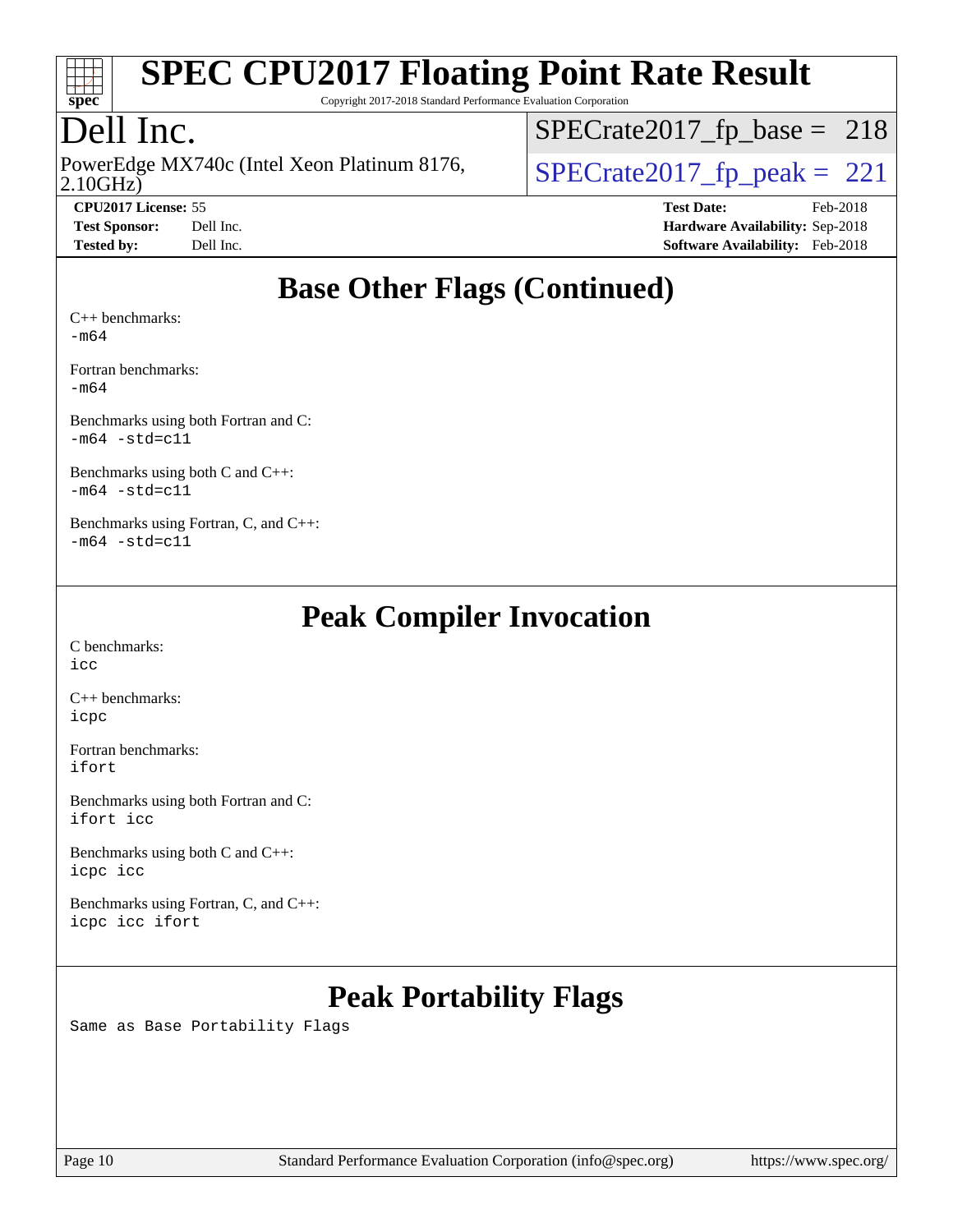

Copyright 2017-2018 Standard Performance Evaluation Corporation

### Dell Inc.

2.10GHz) PowerEdge MX740c (Intel Xeon Platinum 8176,  $\vert$  [SPECrate2017\\_fp\\_peak =](http://www.spec.org/auto/cpu2017/Docs/result-fields.html#SPECrate2017fppeak) 221

 $SPECTate2017_fp\_base = 218$ 

**[CPU2017 License:](http://www.spec.org/auto/cpu2017/Docs/result-fields.html#CPU2017License)** 55 **[Test Date:](http://www.spec.org/auto/cpu2017/Docs/result-fields.html#TestDate)** Feb-2018 **[Test Sponsor:](http://www.spec.org/auto/cpu2017/Docs/result-fields.html#TestSponsor)** Dell Inc. **[Hardware Availability:](http://www.spec.org/auto/cpu2017/Docs/result-fields.html#HardwareAvailability)** Sep-2018 **[Tested by:](http://www.spec.org/auto/cpu2017/Docs/result-fields.html#Testedby)** Dell Inc. **[Software Availability:](http://www.spec.org/auto/cpu2017/Docs/result-fields.html#SoftwareAvailability)** Feb-2018

### **[Peak Optimization Flags](http://www.spec.org/auto/cpu2017/Docs/result-fields.html#PeakOptimizationFlags)**

```
C benchmarks:
```
 519.lbm\_r: [-prof-gen](http://www.spec.org/cpu2017/results/res2018q4/cpu2017-20181001-09002.flags.html#user_peakPASS1_CFLAGSPASS1_LDFLAGS519_lbm_r_prof_gen_5aa4926d6013ddb2a31985c654b3eb18169fc0c6952a63635c234f711e6e63dd76e94ad52365559451ec499a2cdb89e4dc58ba4c67ef54ca681ffbe1461d6b36)(pass 1) [-prof-use](http://www.spec.org/cpu2017/results/res2018q4/cpu2017-20181001-09002.flags.html#user_peakPASS2_CFLAGSPASS2_LDFLAGS519_lbm_r_prof_use_1a21ceae95f36a2b53c25747139a6c16ca95bd9def2a207b4f0849963b97e94f5260e30a0c64f4bb623698870e679ca08317ef8150905d41bd88c6f78df73f19)(pass 2) [-ipo](http://www.spec.org/cpu2017/results/res2018q4/cpu2017-20181001-09002.flags.html#user_peakPASS1_COPTIMIZEPASS2_COPTIMIZE519_lbm_r_f-ipo) [-xCORE-AVX512](http://www.spec.org/cpu2017/results/res2018q4/cpu2017-20181001-09002.flags.html#user_peakPASS2_COPTIMIZE519_lbm_r_f-xCORE-AVX512) [-O3](http://www.spec.org/cpu2017/results/res2018q4/cpu2017-20181001-09002.flags.html#user_peakPASS1_COPTIMIZEPASS2_COPTIMIZE519_lbm_r_f-O3) [-no-prec-div](http://www.spec.org/cpu2017/results/res2018q4/cpu2017-20181001-09002.flags.html#user_peakPASS1_COPTIMIZEPASS2_COPTIMIZE519_lbm_r_f-no-prec-div) [-qopt-prefetch](http://www.spec.org/cpu2017/results/res2018q4/cpu2017-20181001-09002.flags.html#user_peakPASS1_COPTIMIZEPASS2_COPTIMIZE519_lbm_r_f-qopt-prefetch) [-ffinite-math-only](http://www.spec.org/cpu2017/results/res2018q4/cpu2017-20181001-09002.flags.html#user_peakPASS1_COPTIMIZEPASS2_COPTIMIZE519_lbm_r_f_finite_math_only_cb91587bd2077682c4b38af759c288ed7c732db004271a9512da14a4f8007909a5f1427ecbf1a0fb78ff2a814402c6114ac565ca162485bbcae155b5e4258871) [-qopt-mem-layout-trans=3](http://www.spec.org/cpu2017/results/res2018q4/cpu2017-20181001-09002.flags.html#user_peakPASS1_COPTIMIZEPASS2_COPTIMIZE519_lbm_r_f-qopt-mem-layout-trans_de80db37974c74b1f0e20d883f0b675c88c3b01e9d123adea9b28688d64333345fb62bc4a798493513fdb68f60282f9a726aa07f478b2f7113531aecce732043) 538.imagick\_r: [-xCORE-AVX512](http://www.spec.org/cpu2017/results/res2018q4/cpu2017-20181001-09002.flags.html#user_peakCOPTIMIZE538_imagick_r_f-xCORE-AVX512) [-ipo](http://www.spec.org/cpu2017/results/res2018q4/cpu2017-20181001-09002.flags.html#user_peakCOPTIMIZE538_imagick_r_f-ipo) [-O3](http://www.spec.org/cpu2017/results/res2018q4/cpu2017-20181001-09002.flags.html#user_peakCOPTIMIZE538_imagick_r_f-O3) [-no-prec-div](http://www.spec.org/cpu2017/results/res2018q4/cpu2017-20181001-09002.flags.html#user_peakCOPTIMIZE538_imagick_r_f-no-prec-div) [-qopt-prefetch](http://www.spec.org/cpu2017/results/res2018q4/cpu2017-20181001-09002.flags.html#user_peakCOPTIMIZE538_imagick_r_f-qopt-prefetch) [-ffinite-math-only](http://www.spec.org/cpu2017/results/res2018q4/cpu2017-20181001-09002.flags.html#user_peakCOPTIMIZE538_imagick_r_f_finite_math_only_cb91587bd2077682c4b38af759c288ed7c732db004271a9512da14a4f8007909a5f1427ecbf1a0fb78ff2a814402c6114ac565ca162485bbcae155b5e4258871) [-qopt-mem-layout-trans=3](http://www.spec.org/cpu2017/results/res2018q4/cpu2017-20181001-09002.flags.html#user_peakCOPTIMIZE538_imagick_r_f-qopt-mem-layout-trans_de80db37974c74b1f0e20d883f0b675c88c3b01e9d123adea9b28688d64333345fb62bc4a798493513fdb68f60282f9a726aa07f478b2f7113531aecce732043) 544.nab\_r: Same as 519.lbm\_r [C++ benchmarks:](http://www.spec.org/auto/cpu2017/Docs/result-fields.html#CXXbenchmarks) [-prof-gen](http://www.spec.org/cpu2017/results/res2018q4/cpu2017-20181001-09002.flags.html#user_CXXpeak_prof_gen_5aa4926d6013ddb2a31985c654b3eb18169fc0c6952a63635c234f711e6e63dd76e94ad52365559451ec499a2cdb89e4dc58ba4c67ef54ca681ffbe1461d6b36)(pass 1) [-prof-use](http://www.spec.org/cpu2017/results/res2018q4/cpu2017-20181001-09002.flags.html#user_CXXpeak_prof_use_1a21ceae95f36a2b53c25747139a6c16ca95bd9def2a207b4f0849963b97e94f5260e30a0c64f4bb623698870e679ca08317ef8150905d41bd88c6f78df73f19)(pass 2) [-ipo](http://www.spec.org/cpu2017/results/res2018q4/cpu2017-20181001-09002.flags.html#user_CXXpeak_f-ipo) [-xCORE-AVX512](http://www.spec.org/cpu2017/results/res2018q4/cpu2017-20181001-09002.flags.html#user_CXXpeak_f-xCORE-AVX512) [-O3](http://www.spec.org/cpu2017/results/res2018q4/cpu2017-20181001-09002.flags.html#user_CXXpeak_f-O3) [-no-prec-div](http://www.spec.org/cpu2017/results/res2018q4/cpu2017-20181001-09002.flags.html#user_CXXpeak_f-no-prec-div) [-qopt-prefetch](http://www.spec.org/cpu2017/results/res2018q4/cpu2017-20181001-09002.flags.html#user_CXXpeak_f-qopt-prefetch) [-ffinite-math-only](http://www.spec.org/cpu2017/results/res2018q4/cpu2017-20181001-09002.flags.html#user_CXXpeak_f_finite_math_only_cb91587bd2077682c4b38af759c288ed7c732db004271a9512da14a4f8007909a5f1427ecbf1a0fb78ff2a814402c6114ac565ca162485bbcae155b5e4258871) [-qopt-mem-layout-trans=3](http://www.spec.org/cpu2017/results/res2018q4/cpu2017-20181001-09002.flags.html#user_CXXpeak_f-qopt-mem-layout-trans_de80db37974c74b1f0e20d883f0b675c88c3b01e9d123adea9b28688d64333345fb62bc4a798493513fdb68f60282f9a726aa07f478b2f7113531aecce732043) [Fortran benchmarks](http://www.spec.org/auto/cpu2017/Docs/result-fields.html#Fortranbenchmarks): 503.bwaves\_r: [-xCORE-AVX512](http://www.spec.org/cpu2017/results/res2018q4/cpu2017-20181001-09002.flags.html#user_peakFOPTIMIZE503_bwaves_r_f-xCORE-AVX512) [-ipo](http://www.spec.org/cpu2017/results/res2018q4/cpu2017-20181001-09002.flags.html#user_peakFOPTIMIZE503_bwaves_r_f-ipo) [-O3](http://www.spec.org/cpu2017/results/res2018q4/cpu2017-20181001-09002.flags.html#user_peakFOPTIMIZE503_bwaves_r_f-O3) [-no-prec-div](http://www.spec.org/cpu2017/results/res2018q4/cpu2017-20181001-09002.flags.html#user_peakFOPTIMIZE503_bwaves_r_f-no-prec-div) [-qopt-prefetch](http://www.spec.org/cpu2017/results/res2018q4/cpu2017-20181001-09002.flags.html#user_peakFOPTIMIZE503_bwaves_r_f-qopt-prefetch) [-ffinite-math-only](http://www.spec.org/cpu2017/results/res2018q4/cpu2017-20181001-09002.flags.html#user_peakFOPTIMIZE503_bwaves_r_f_finite_math_only_cb91587bd2077682c4b38af759c288ed7c732db004271a9512da14a4f8007909a5f1427ecbf1a0fb78ff2a814402c6114ac565ca162485bbcae155b5e4258871) [-qopt-mem-layout-trans=3](http://www.spec.org/cpu2017/results/res2018q4/cpu2017-20181001-09002.flags.html#user_peakFOPTIMIZE503_bwaves_r_f-qopt-mem-layout-trans_de80db37974c74b1f0e20d883f0b675c88c3b01e9d123adea9b28688d64333345fb62bc4a798493513fdb68f60282f9a726aa07f478b2f7113531aecce732043) [-nostandard-realloc-lhs](http://www.spec.org/cpu2017/results/res2018q4/cpu2017-20181001-09002.flags.html#user_peakEXTRA_FOPTIMIZE503_bwaves_r_f_2003_std_realloc_82b4557e90729c0f113870c07e44d33d6f5a304b4f63d4c15d2d0f1fab99f5daaed73bdb9275d9ae411527f28b936061aa8b9c8f2d63842963b95c9dd6426b8a) [-align array32byte](http://www.spec.org/cpu2017/results/res2018q4/cpu2017-20181001-09002.flags.html#user_peakEXTRA_FOPTIMIZE503_bwaves_r_align_array32byte_b982fe038af199962ba9a80c053b8342c548c85b40b8e86eb3cc33dee0d7986a4af373ac2d51c3f7cf710a18d62fdce2948f201cd044323541f22fc0fffc51b6) 549.fotonik3d\_r: Same as 503.bwaves\_r 554.roms\_r: [-prof-gen](http://www.spec.org/cpu2017/results/res2018q4/cpu2017-20181001-09002.flags.html#user_peakPASS1_FFLAGSPASS1_LDFLAGS554_roms_r_prof_gen_5aa4926d6013ddb2a31985c654b3eb18169fc0c6952a63635c234f711e6e63dd76e94ad52365559451ec499a2cdb89e4dc58ba4c67ef54ca681ffbe1461d6b36)(pass 1) [-prof-use](http://www.spec.org/cpu2017/results/res2018q4/cpu2017-20181001-09002.flags.html#user_peakPASS2_FFLAGSPASS2_LDFLAGS554_roms_r_prof_use_1a21ceae95f36a2b53c25747139a6c16ca95bd9def2a207b4f0849963b97e94f5260e30a0c64f4bb623698870e679ca08317ef8150905d41bd88c6f78df73f19)(pass 2) [-ipo](http://www.spec.org/cpu2017/results/res2018q4/cpu2017-20181001-09002.flags.html#user_peakPASS1_FOPTIMIZEPASS2_FOPTIMIZE554_roms_r_f-ipo) [-xCORE-AVX512](http://www.spec.org/cpu2017/results/res2018q4/cpu2017-20181001-09002.flags.html#user_peakPASS2_FOPTIMIZE554_roms_r_f-xCORE-AVX512) [-O3](http://www.spec.org/cpu2017/results/res2018q4/cpu2017-20181001-09002.flags.html#user_peakPASS1_FOPTIMIZEPASS2_FOPTIMIZE554_roms_r_f-O3) [-no-prec-div](http://www.spec.org/cpu2017/results/res2018q4/cpu2017-20181001-09002.flags.html#user_peakPASS1_FOPTIMIZEPASS2_FOPTIMIZE554_roms_r_f-no-prec-div) [-qopt-prefetch](http://www.spec.org/cpu2017/results/res2018q4/cpu2017-20181001-09002.flags.html#user_peakPASS1_FOPTIMIZEPASS2_FOPTIMIZE554_roms_r_f-qopt-prefetch) [-ffinite-math-only](http://www.spec.org/cpu2017/results/res2018q4/cpu2017-20181001-09002.flags.html#user_peakPASS1_FOPTIMIZEPASS2_FOPTIMIZE554_roms_r_f_finite_math_only_cb91587bd2077682c4b38af759c288ed7c732db004271a9512da14a4f8007909a5f1427ecbf1a0fb78ff2a814402c6114ac565ca162485bbcae155b5e4258871) [-qopt-mem-layout-trans=3](http://www.spec.org/cpu2017/results/res2018q4/cpu2017-20181001-09002.flags.html#user_peakPASS1_FOPTIMIZEPASS2_FOPTIMIZE554_roms_r_f-qopt-mem-layout-trans_de80db37974c74b1f0e20d883f0b675c88c3b01e9d123adea9b28688d64333345fb62bc4a798493513fdb68f60282f9a726aa07f478b2f7113531aecce732043) [-nostandard-realloc-lhs](http://www.spec.org/cpu2017/results/res2018q4/cpu2017-20181001-09002.flags.html#user_peakEXTRA_FOPTIMIZE554_roms_r_f_2003_std_realloc_82b4557e90729c0f113870c07e44d33d6f5a304b4f63d4c15d2d0f1fab99f5daaed73bdb9275d9ae411527f28b936061aa8b9c8f2d63842963b95c9dd6426b8a) [-align array32byte](http://www.spec.org/cpu2017/results/res2018q4/cpu2017-20181001-09002.flags.html#user_peakEXTRA_FOPTIMIZE554_roms_r_align_array32byte_b982fe038af199962ba9a80c053b8342c548c85b40b8e86eb3cc33dee0d7986a4af373ac2d51c3f7cf710a18d62fdce2948f201cd044323541f22fc0fffc51b6) [Benchmarks using both Fortran and C](http://www.spec.org/auto/cpu2017/Docs/result-fields.html#BenchmarksusingbothFortranandC):  $-prof-qen(pass 1) -prof-use(pass 2) -ipo -xCORE-AVX512 -O3$  $-prof-qen(pass 1) -prof-use(pass 2) -ipo -xCORE-AVX512 -O3$  $-prof-qen(pass 1) -prof-use(pass 2) -ipo -xCORE-AVX512 -O3$  $-prof-qen(pass 1) -prof-use(pass 2) -ipo -xCORE-AVX512 -O3$  $-prof-qen(pass 1) -prof-use(pass 2) -ipo -xCORE-AVX512 -O3$  $-prof-qen(pass 1) -prof-use(pass 2) -ipo -xCORE-AVX512 -O3$  $-prof-qen(pass 1) -prof-use(pass 2) -ipo -xCORE-AVX512 -O3$  $-prof-qen(pass 1) -prof-use(pass 2) -ipo -xCORE-AVX512 -O3$ [-no-prec-div](http://www.spec.org/cpu2017/results/res2018q4/cpu2017-20181001-09002.flags.html#user_CC_FCpeak_f-no-prec-div) [-qopt-prefetch](http://www.spec.org/cpu2017/results/res2018q4/cpu2017-20181001-09002.flags.html#user_CC_FCpeak_f-qopt-prefetch) [-ffinite-math-only](http://www.spec.org/cpu2017/results/res2018q4/cpu2017-20181001-09002.flags.html#user_CC_FCpeak_f_finite_math_only_cb91587bd2077682c4b38af759c288ed7c732db004271a9512da14a4f8007909a5f1427ecbf1a0fb78ff2a814402c6114ac565ca162485bbcae155b5e4258871) [-qopt-mem-layout-trans=3](http://www.spec.org/cpu2017/results/res2018q4/cpu2017-20181001-09002.flags.html#user_CC_FCpeak_f-qopt-mem-layout-trans_de80db37974c74b1f0e20d883f0b675c88c3b01e9d123adea9b28688d64333345fb62bc4a798493513fdb68f60282f9a726aa07f478b2f7113531aecce732043) [-nostandard-realloc-lhs](http://www.spec.org/cpu2017/results/res2018q4/cpu2017-20181001-09002.flags.html#user_CC_FCpeak_f_2003_std_realloc_82b4557e90729c0f113870c07e44d33d6f5a304b4f63d4c15d2d0f1fab99f5daaed73bdb9275d9ae411527f28b936061aa8b9c8f2d63842963b95c9dd6426b8a) [-align array32byte](http://www.spec.org/cpu2017/results/res2018q4/cpu2017-20181001-09002.flags.html#user_CC_FCpeak_align_array32byte_b982fe038af199962ba9a80c053b8342c548c85b40b8e86eb3cc33dee0d7986a4af373ac2d51c3f7cf710a18d62fdce2948f201cd044323541f22fc0fffc51b6) [Benchmarks using both C and C++:](http://www.spec.org/auto/cpu2017/Docs/result-fields.html#BenchmarksusingbothCandCXX) [-prof-gen](http://www.spec.org/cpu2017/results/res2018q4/cpu2017-20181001-09002.flags.html#user_CC_CXXpeak_prof_gen_5aa4926d6013ddb2a31985c654b3eb18169fc0c6952a63635c234f711e6e63dd76e94ad52365559451ec499a2cdb89e4dc58ba4c67ef54ca681ffbe1461d6b36)(pass 1) [-prof-use](http://www.spec.org/cpu2017/results/res2018q4/cpu2017-20181001-09002.flags.html#user_CC_CXXpeak_prof_use_1a21ceae95f36a2b53c25747139a6c16ca95bd9def2a207b4f0849963b97e94f5260e30a0c64f4bb623698870e679ca08317ef8150905d41bd88c6f78df73f19)(pass 2) [-ipo](http://www.spec.org/cpu2017/results/res2018q4/cpu2017-20181001-09002.flags.html#user_CC_CXXpeak_f-ipo) [-xCORE-AVX512](http://www.spec.org/cpu2017/results/res2018q4/cpu2017-20181001-09002.flags.html#user_CC_CXXpeak_f-xCORE-AVX512) [-O3](http://www.spec.org/cpu2017/results/res2018q4/cpu2017-20181001-09002.flags.html#user_CC_CXXpeak_f-O3) [-no-prec-div](http://www.spec.org/cpu2017/results/res2018q4/cpu2017-20181001-09002.flags.html#user_CC_CXXpeak_f-no-prec-div) [-qopt-prefetch](http://www.spec.org/cpu2017/results/res2018q4/cpu2017-20181001-09002.flags.html#user_CC_CXXpeak_f-qopt-prefetch) [-ffinite-math-only](http://www.spec.org/cpu2017/results/res2018q4/cpu2017-20181001-09002.flags.html#user_CC_CXXpeak_f_finite_math_only_cb91587bd2077682c4b38af759c288ed7c732db004271a9512da14a4f8007909a5f1427ecbf1a0fb78ff2a814402c6114ac565ca162485bbcae155b5e4258871) [-qopt-mem-layout-trans=3](http://www.spec.org/cpu2017/results/res2018q4/cpu2017-20181001-09002.flags.html#user_CC_CXXpeak_f-qopt-mem-layout-trans_de80db37974c74b1f0e20d883f0b675c88c3b01e9d123adea9b28688d64333345fb62bc4a798493513fdb68f60282f9a726aa07f478b2f7113531aecce732043) [Benchmarks using Fortran, C, and C++:](http://www.spec.org/auto/cpu2017/Docs/result-fields.html#BenchmarksusingFortranCandCXX) [-prof-gen](http://www.spec.org/cpu2017/results/res2018q4/cpu2017-20181001-09002.flags.html#user_CC_CXX_FCpeak_prof_gen_5aa4926d6013ddb2a31985c654b3eb18169fc0c6952a63635c234f711e6e63dd76e94ad52365559451ec499a2cdb89e4dc58ba4c67ef54ca681ffbe1461d6b36)(pass 1) [-prof-use](http://www.spec.org/cpu2017/results/res2018q4/cpu2017-20181001-09002.flags.html#user_CC_CXX_FCpeak_prof_use_1a21ceae95f36a2b53c25747139a6c16ca95bd9def2a207b4f0849963b97e94f5260e30a0c64f4bb623698870e679ca08317ef8150905d41bd88c6f78df73f19)(pass 2) [-ipo](http://www.spec.org/cpu2017/results/res2018q4/cpu2017-20181001-09002.flags.html#user_CC_CXX_FCpeak_f-ipo) [-xCORE-AVX512](http://www.spec.org/cpu2017/results/res2018q4/cpu2017-20181001-09002.flags.html#user_CC_CXX_FCpeak_f-xCORE-AVX512) [-O3](http://www.spec.org/cpu2017/results/res2018q4/cpu2017-20181001-09002.flags.html#user_CC_CXX_FCpeak_f-O3) [-no-prec-div](http://www.spec.org/cpu2017/results/res2018q4/cpu2017-20181001-09002.flags.html#user_CC_CXX_FCpeak_f-no-prec-div) [-qopt-prefetch](http://www.spec.org/cpu2017/results/res2018q4/cpu2017-20181001-09002.flags.html#user_CC_CXX_FCpeak_f-qopt-prefetch) [-ffinite-math-only](http://www.spec.org/cpu2017/results/res2018q4/cpu2017-20181001-09002.flags.html#user_CC_CXX_FCpeak_f_finite_math_only_cb91587bd2077682c4b38af759c288ed7c732db004271a9512da14a4f8007909a5f1427ecbf1a0fb78ff2a814402c6114ac565ca162485bbcae155b5e4258871) [-qopt-mem-layout-trans=3](http://www.spec.org/cpu2017/results/res2018q4/cpu2017-20181001-09002.flags.html#user_CC_CXX_FCpeak_f-qopt-mem-layout-trans_de80db37974c74b1f0e20d883f0b675c88c3b01e9d123adea9b28688d64333345fb62bc4a798493513fdb68f60282f9a726aa07f478b2f7113531aecce732043) [-nostandard-realloc-lhs](http://www.spec.org/cpu2017/results/res2018q4/cpu2017-20181001-09002.flags.html#user_CC_CXX_FCpeak_f_2003_std_realloc_82b4557e90729c0f113870c07e44d33d6f5a304b4f63d4c15d2d0f1fab99f5daaed73bdb9275d9ae411527f28b936061aa8b9c8f2d63842963b95c9dd6426b8a) [-align array32byte](http://www.spec.org/cpu2017/results/res2018q4/cpu2017-20181001-09002.flags.html#user_CC_CXX_FCpeak_align_array32byte_b982fe038af199962ba9a80c053b8342c548c85b40b8e86eb3cc33dee0d7986a4af373ac2d51c3f7cf710a18d62fdce2948f201cd044323541f22fc0fffc51b6)